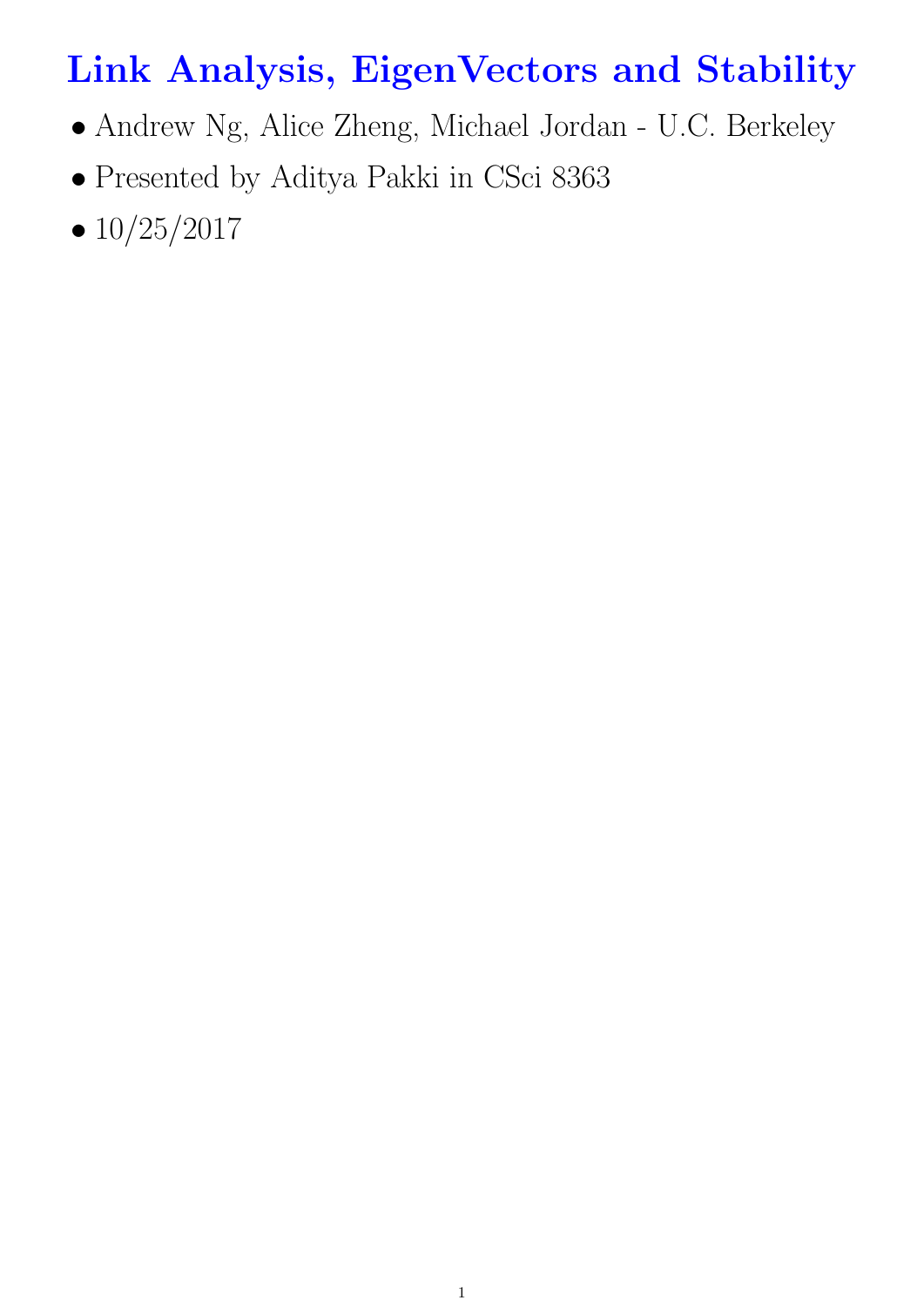# Presentation Outline

- Introduction
- Experiment Overview
- Algorithm Overview
- HITS analysis under perturbation
- PageRank Analysis under perturbation
- LSI and HITS
- $\bullet$  Experiments
- Conclusion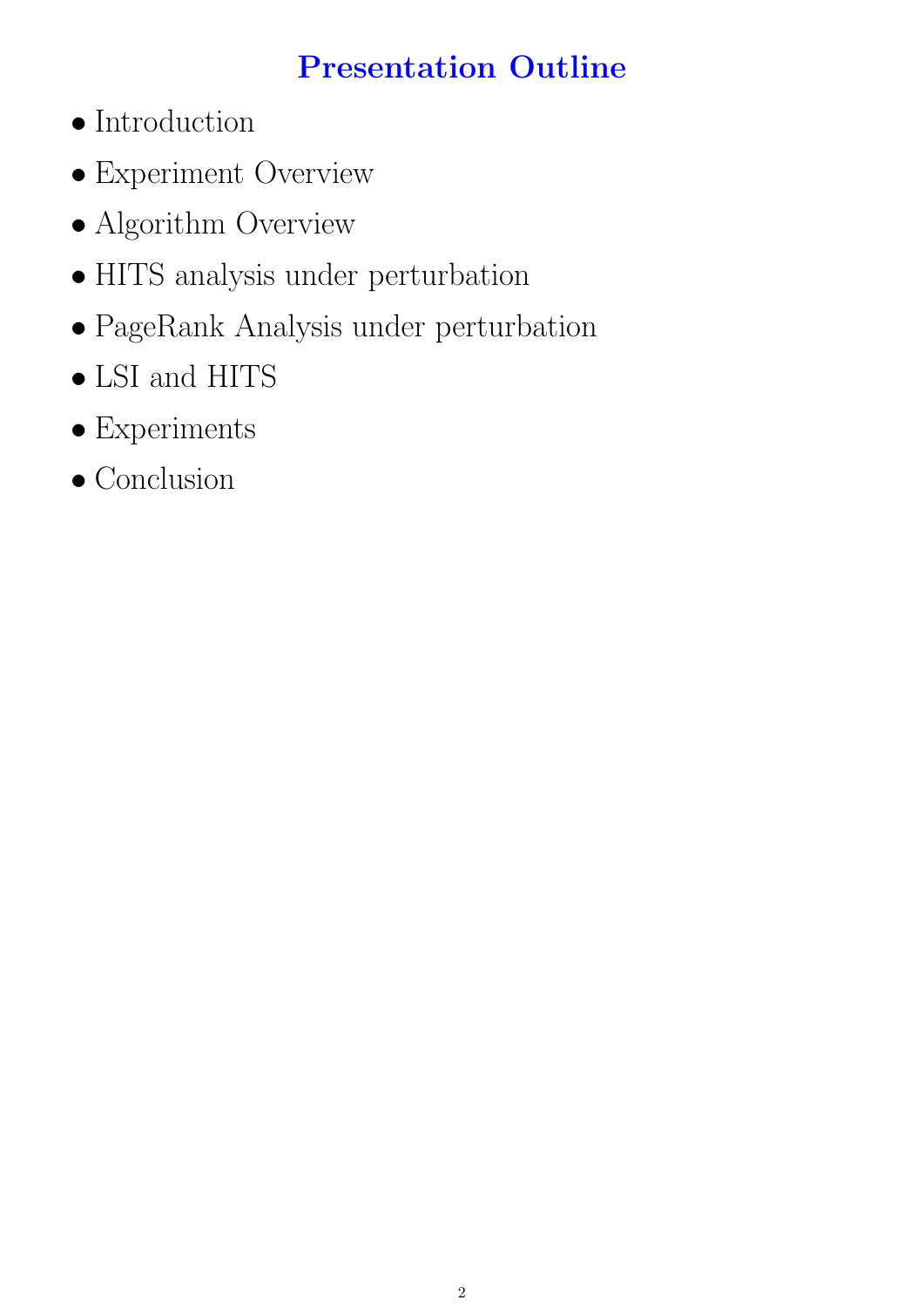# Link Analysis

- Wikipedia definition Data analysis technique to understand the relationships between nodes & links
- Sample applications include
	- Object classification Labeling
	- Object ranking HITS, PageRank
	- Prediction Recommendation Systems
- Used in Citation analysis, Web page ranking, Social network analysis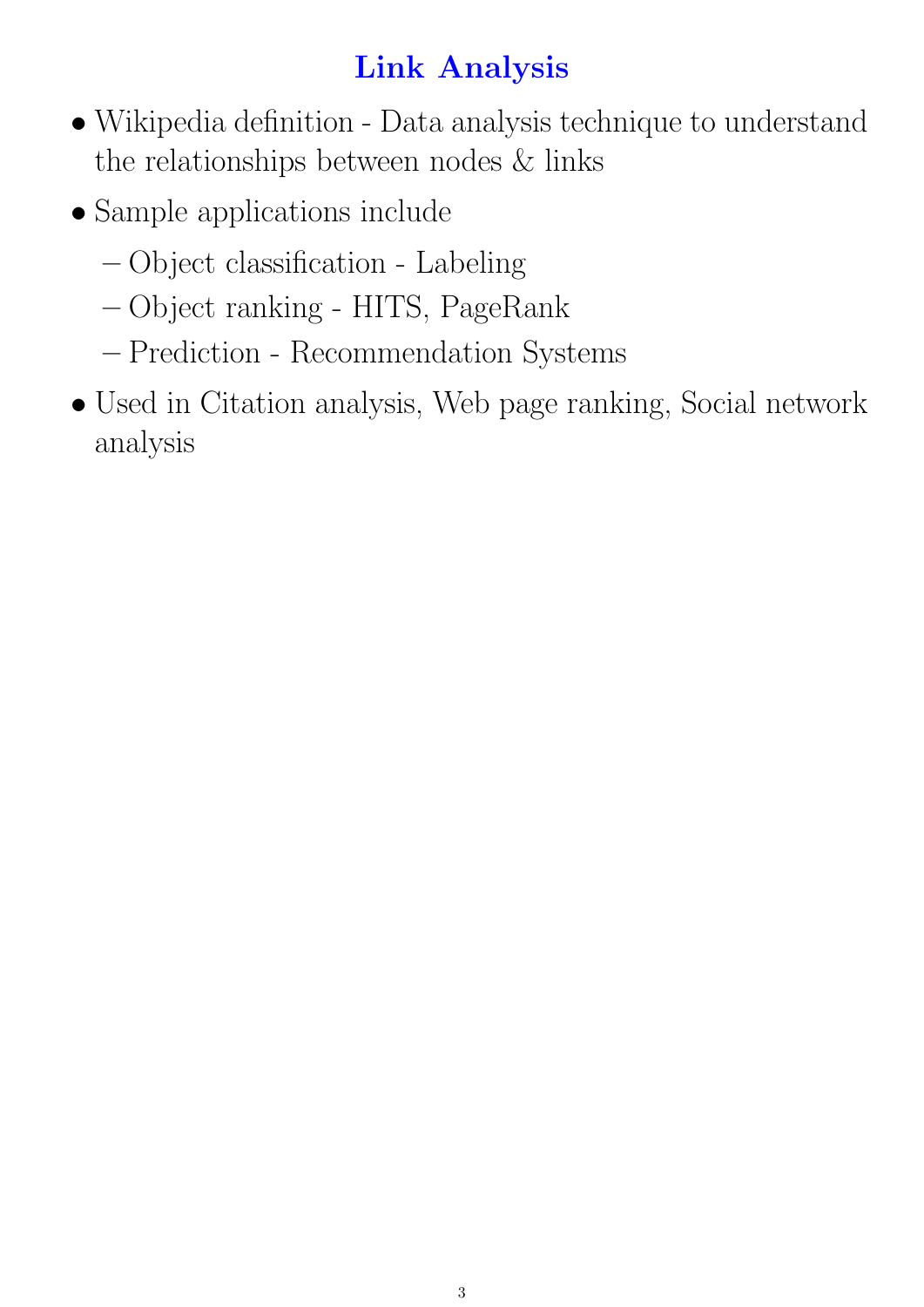# EigenVector methods

- $\bullet$  A linear transformation which changes the magnitude of vector  $v, v$  is eigenvector
- $Av = \lambda v, \lambda$  eigenvalue,  $(\lambda, v)$  eigenpair of A
- HITS & PageRank, eigenvector methods, perform Link Analysis ranking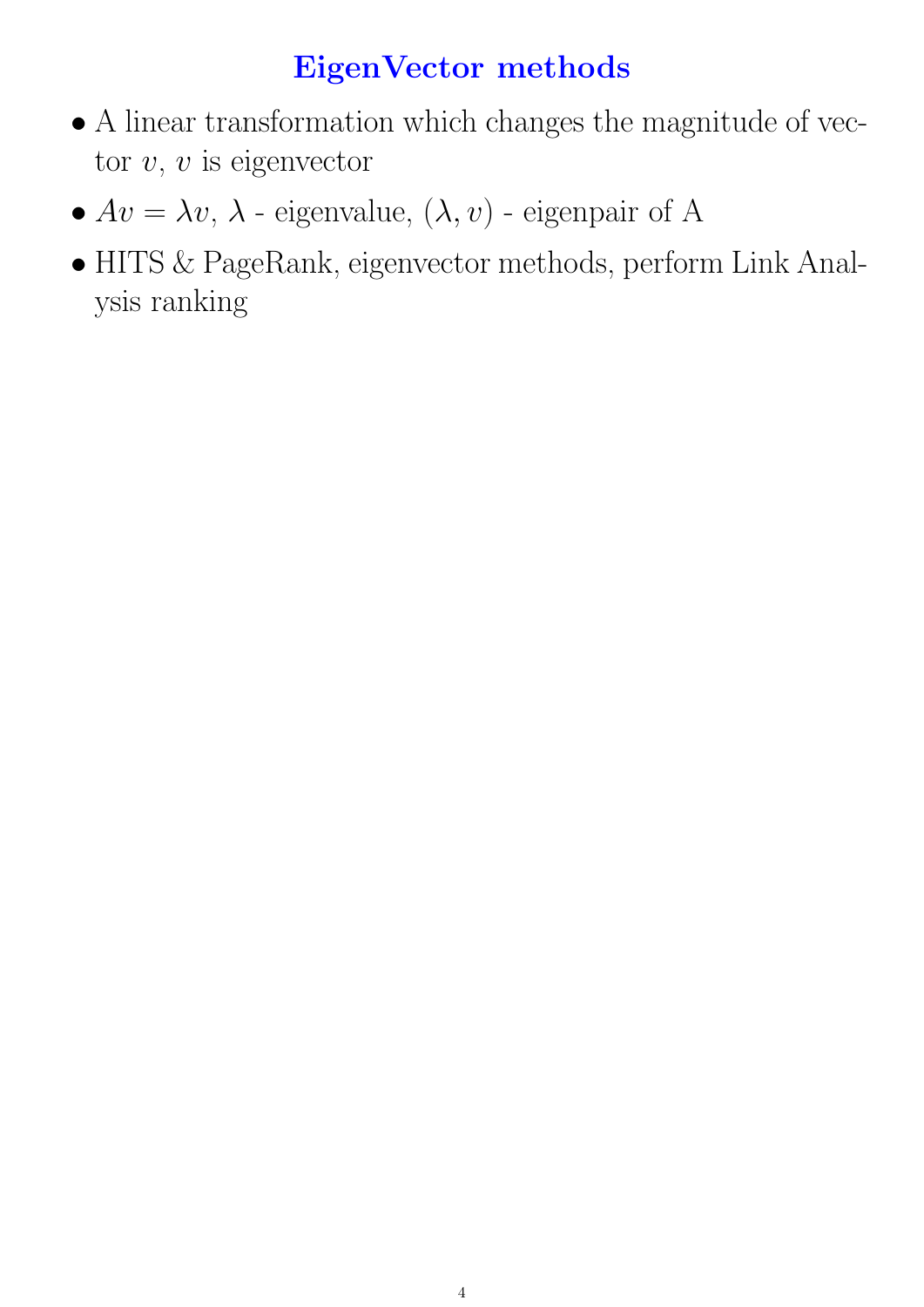# **Stability**

- Subjective Get experts from domain to validate output of algorithms
- Objective How consistent are algorithms in a perturbed environment
- Stability is a necessary feature is dynamic & unstable environment as the Internet
- We evaluate objectively in this paper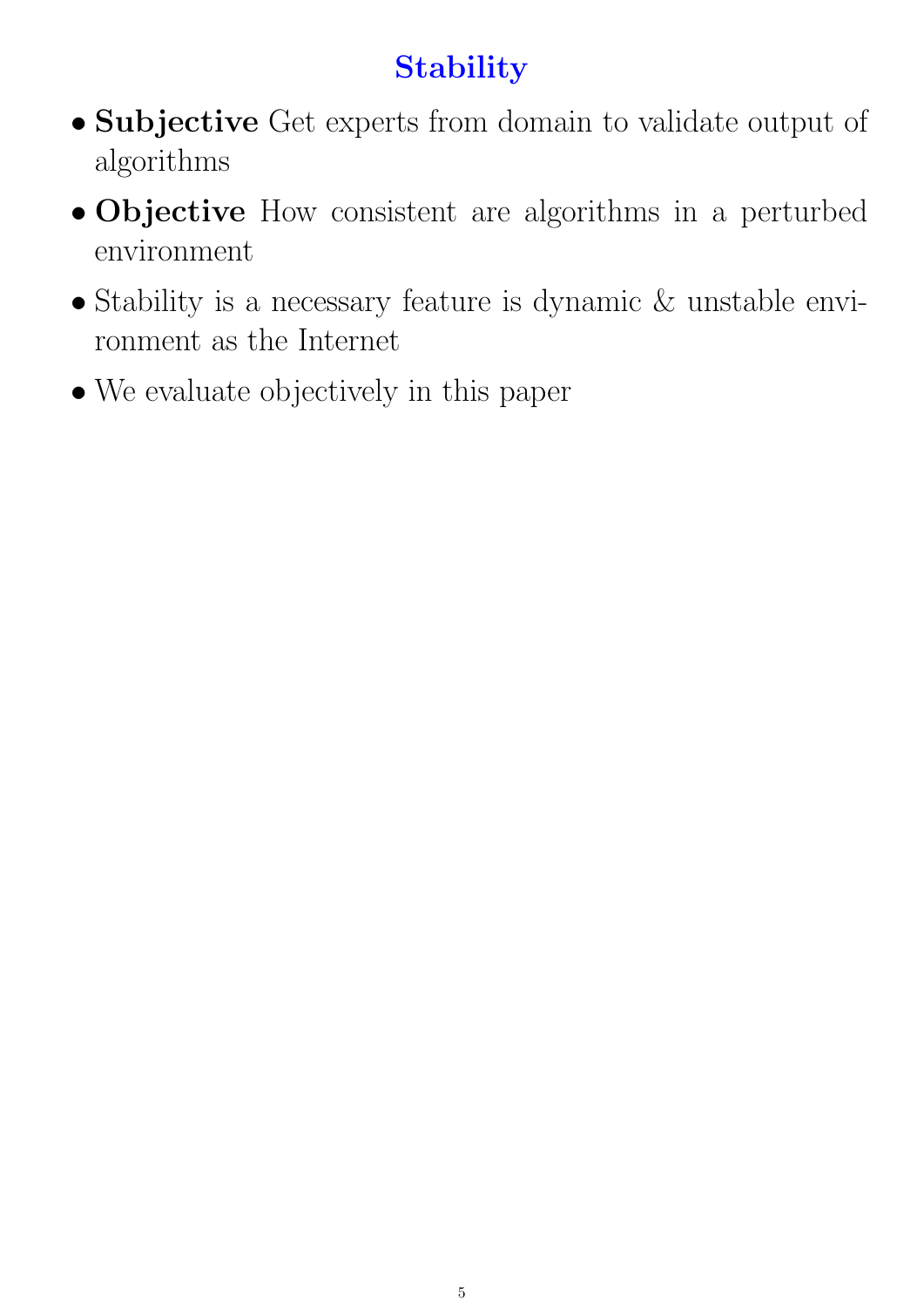# Stable algorithms are better

|    | "Genetic algorithms in search, optimization", Goldberg            |        |             |    |    |
|----|-------------------------------------------------------------------|--------|-------------|----|----|
|    | "Adaptation in natural and artificial systems", Holland           |        |             |    |    |
|    | "Genetic programming: On the programming of", Koza                |        |             |    |    |
|    | "Analysis of the behavior of a class of genetic", De Jong         |        |             |    |    |
|    | "Uniform crossover in genetic algorithms", Syswerda               |        | 119 99      |    |    |
|    | "Artificial intelligence through simulated", Fogel                | 135.56 |             |    |    |
|    | "A survey of evolution strategies", Back+al                       |        | 179 159 100 |    |    |
|    | "Optimization of control parameters for genetic", Grefenstette 8  |        | 316 141 1   |    |    |
| 9  | "The GENITOR algorithm and selection pressure", Whitley           | 257    | 107         |    |    |
| 10 | "Genetic algorithms + Data Structures = ", Michalewicz            |        |             |    | 18 |
| 11 | "Genetic programming II: Automatic discovey  ", Koza              |        |             |    | 10 |
|    | 2060 "Learning internal representations by error", Rumelhart+al   |        |             |    |    |
|    | 2061 "Learning to predict by the method of temporal", Sutton      | ٥      |             |    |    |
|    | 2063 "Some studies in machine learning using checkers", Samuel    |        | 10          | 10 |    |
|    | 2065 "Neuronlike elements that can solve difficult", Barto+Sutton |        |             |    |    |
|    | 2066 "Practical issues in TD learning", Tesauro                   |        |             |    |    |
|    | 2071 "Pattern classification and scene analysis", Duda+Hart       |        |             |    |    |
|    | 2075 "Classification and regression trees", Breiman+al            |        |             |    |    |
|    | 2117 "UCI repository of machine learning databases", Murphy+Aha   |        |             |    |    |
|    | 2174 "Irrelevant features and the subset selection", John+al      |        |             |    |    |
|    | 2184 "The CN2 induction algorithm", Clark+Niblett                 |        |             |    |    |
|    | 2222 "Probabilistic reasoning in intelligent systems", Pearl      |        |             |    |    |

Figure 1: HITS under perturbation for 5 datasets

|                  | "Genetic Algorithms in Search, Optimization and", Goldberg      |  |  |  |
|------------------|-----------------------------------------------------------------|--|--|--|
|                  | "Learning internal representations by error", Rumelhart+al      |  |  |  |
|                  | "Adaptation in Natural and Artificial Systems", Holland         |  |  |  |
|                  | "Classification and Regression Trees", Breiman+al               |  |  |  |
|                  | "Probabilistic Reasoning in Intelligent Systems", Pearl         |  |  |  |
|                  | "Genetic Programming: On the Programming of ", Koza             |  |  |  |
|                  | "Learning to Predict by the Methods of Temporal ", Sutton       |  |  |  |
| $\boldsymbol{S}$ | "Pattern classification and scene analysis", Duda+Hart          |  |  |  |
| 9                | "Maximum likelihood from incomplete data via", Dempster+al 10 9 |  |  |  |
|                  | "UCI repository of machine learning databases", Murphy+Aha      |  |  |  |
|                  | "Parallel Distributed Processing", Rumelhart+McClelland         |  |  |  |
|                  | 12 "Introduction to the Theory of Neural Computation", Hertz+al |  |  |  |

Figure 2: PageRank under perturbation for the same 5 datasets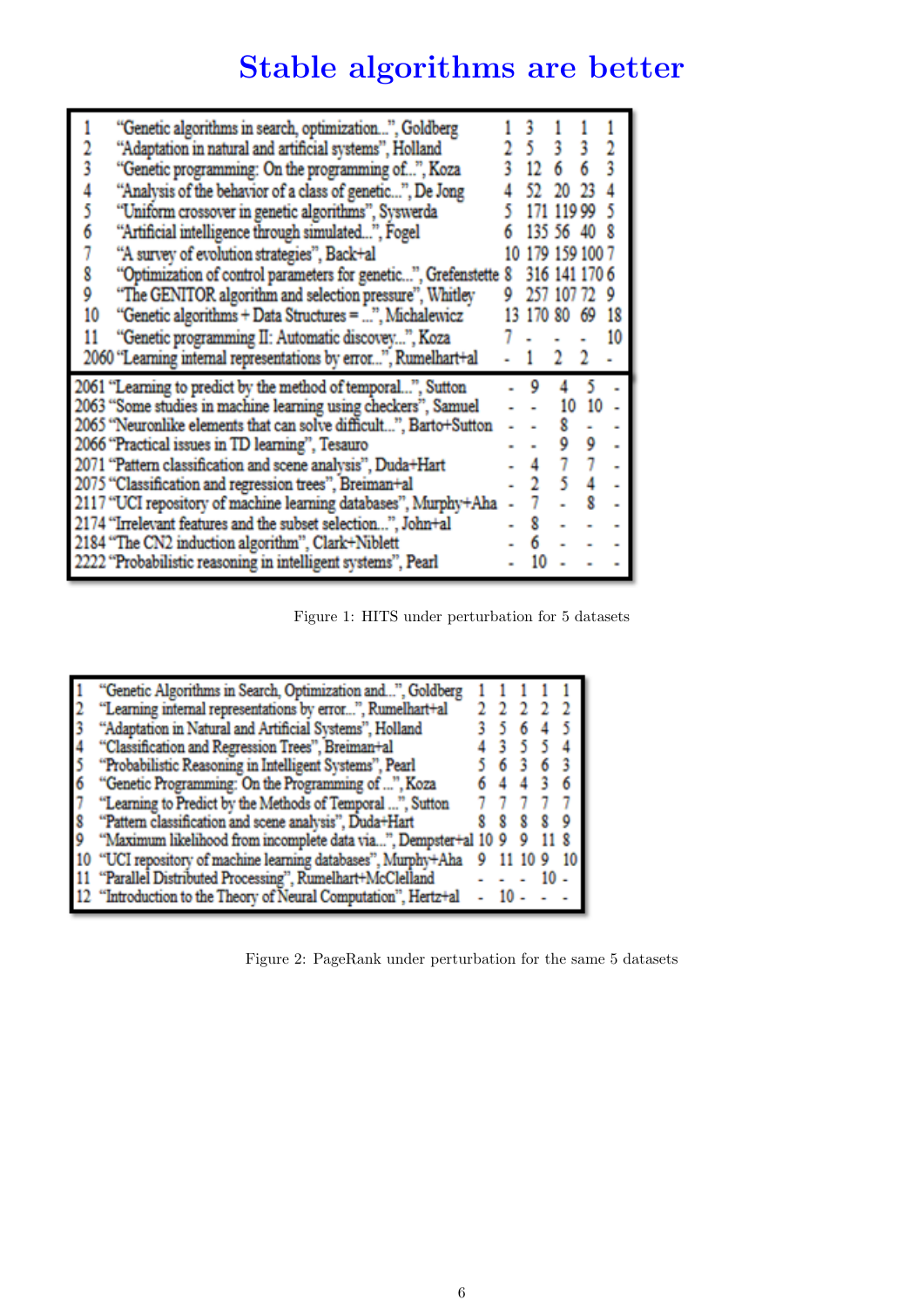### Experiment Overview

- Cora Database with thousands of papers & citations in AI
- Left most column is ranking on whole dataset
- Rank papers using HITS & PageRank after randomly deleting 30% of data
- PageRank is stable under perturbation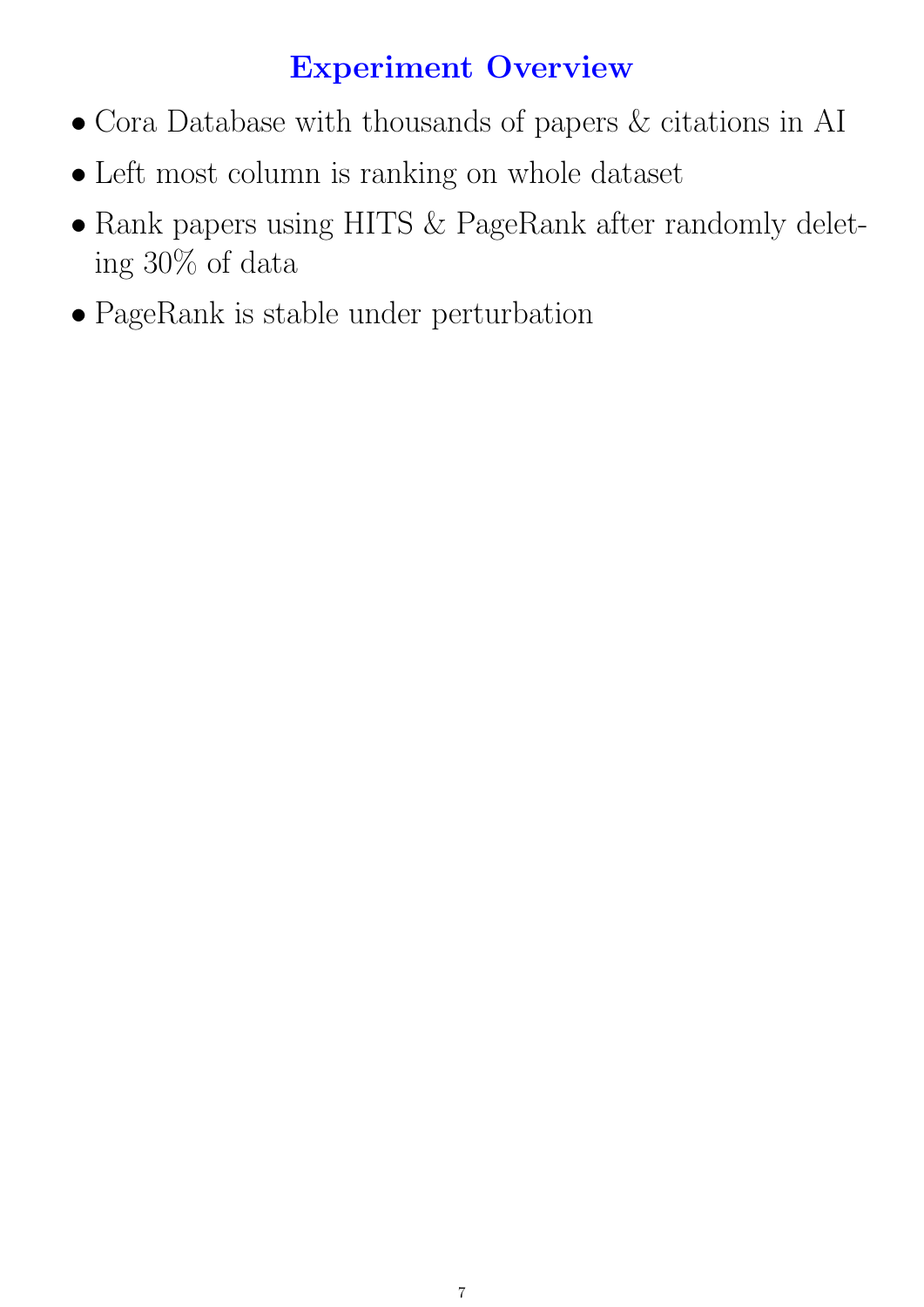# HITS algorithm Overview

- $\bullet$  Article has high "authority" if linked by high weight "hubs"
- $\bullet$  Similarly it has high hub score if it links to many authorities
- HITS algorithm
	- $-$  Construct a n<sup>\*</sup>n adjacency matrix
	- Initialize the hubs & authorities as  $[1, 1, \ldots, 1]^T$
	- Iterate to convergence updating hubs & authority weights

$$
-a_i^{t+1} = \sum_{j:j \to i} h_j^t
$$
  
-
$$
h_i^{t+1} = \sum_{j:i \to j} a_j^{t+1}
$$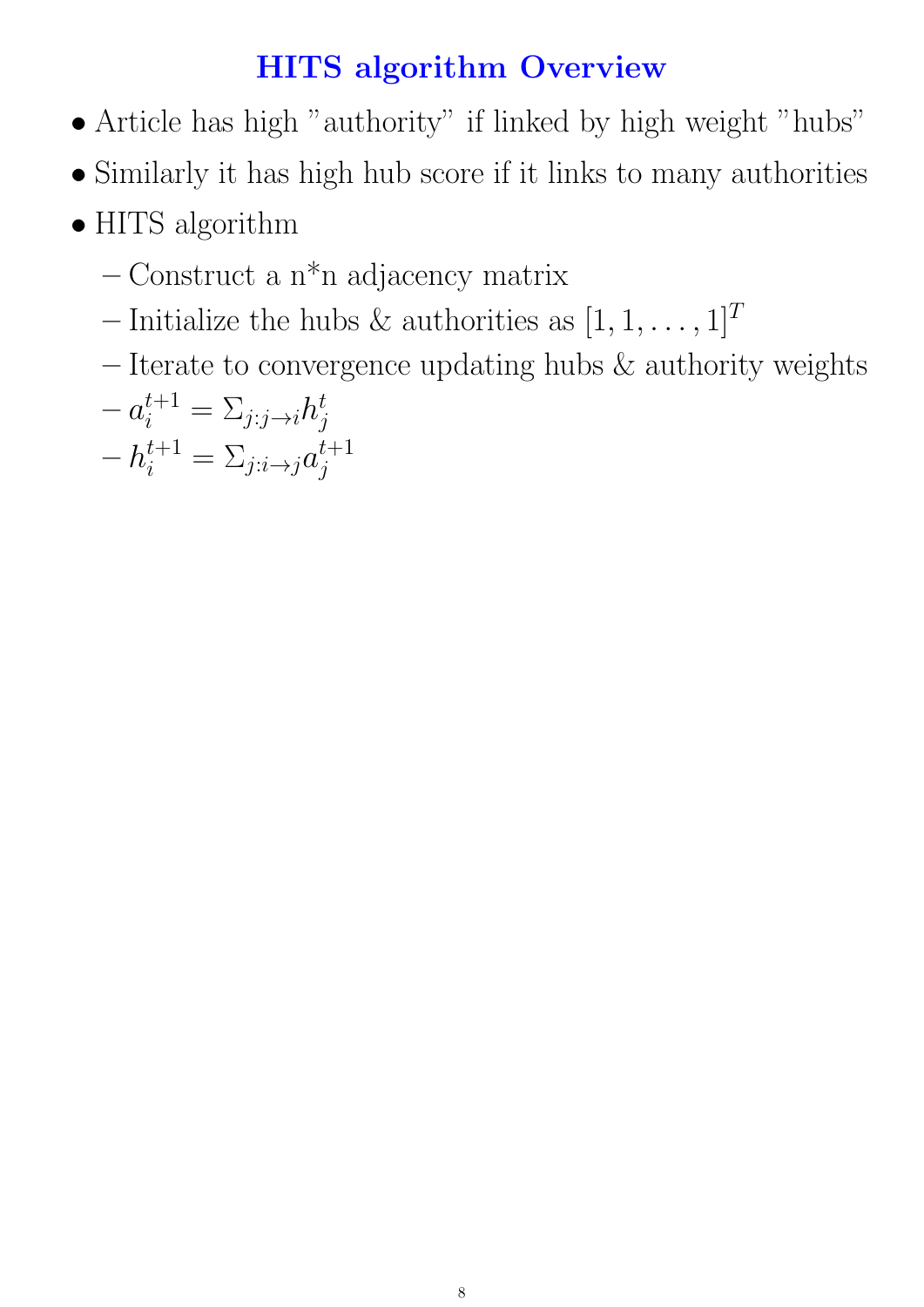### HITS algorithm contd.

- $\bullet~a^{(t+1)}=A^Th^{(t)}=(A^TA)a^{(t)}$
- $\bullet~h^{(t+1)}=Aa^{(t+1)}=(AA^T)h^{(t)}$
- $a^*$ ,  $h^*$  are principal eigenvectors of  $A^T A$ ,  $A A^T$  respectively
- This is power iteration to get a principal eigen vector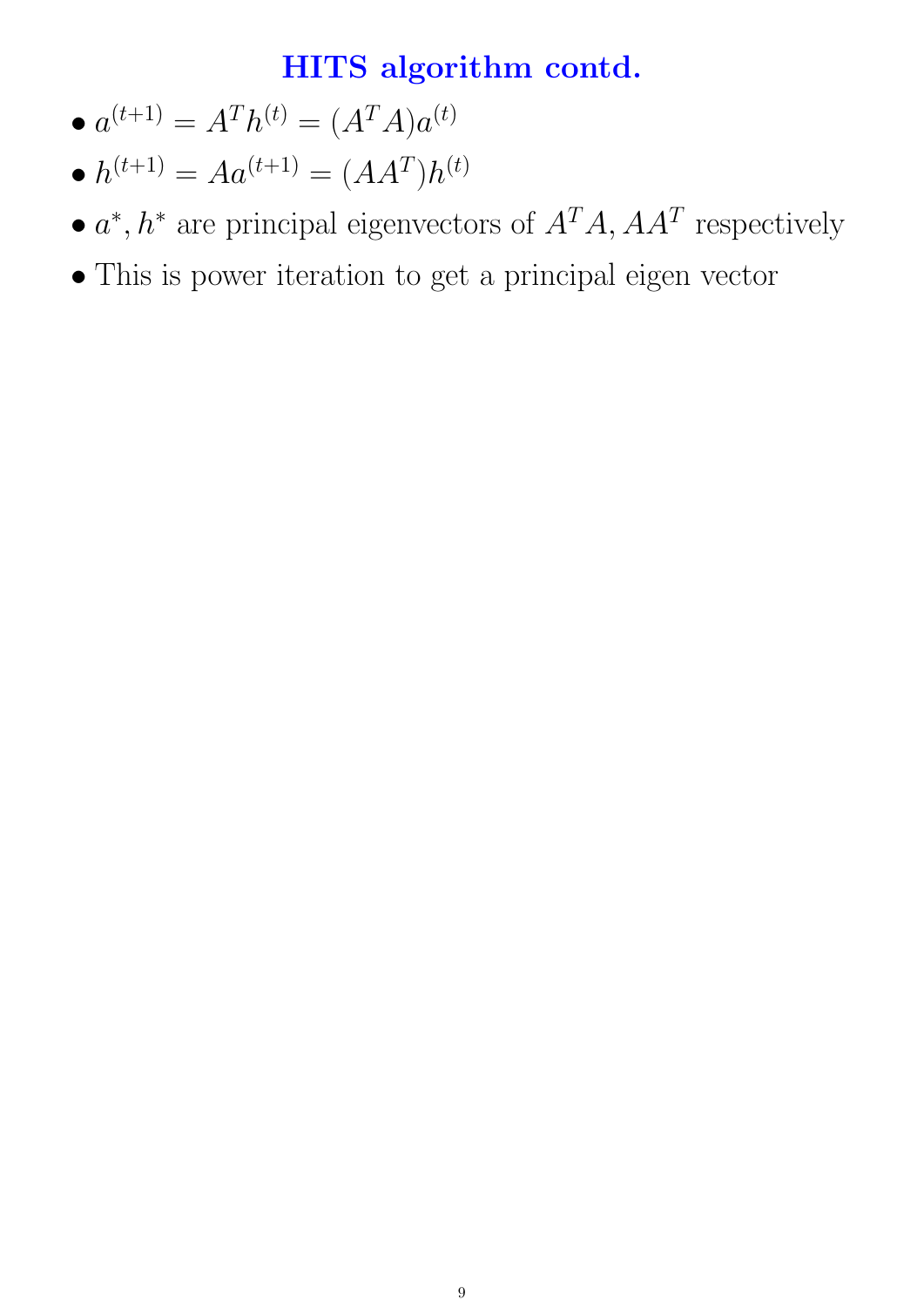### Page Rank Algorithm overview

- The basis for Google's initial search algorithm
- Given n interlinked pages, rank them in order of importance
- Ordering performed by computing the PR scores for pages
- Idea: Use the link structure of the web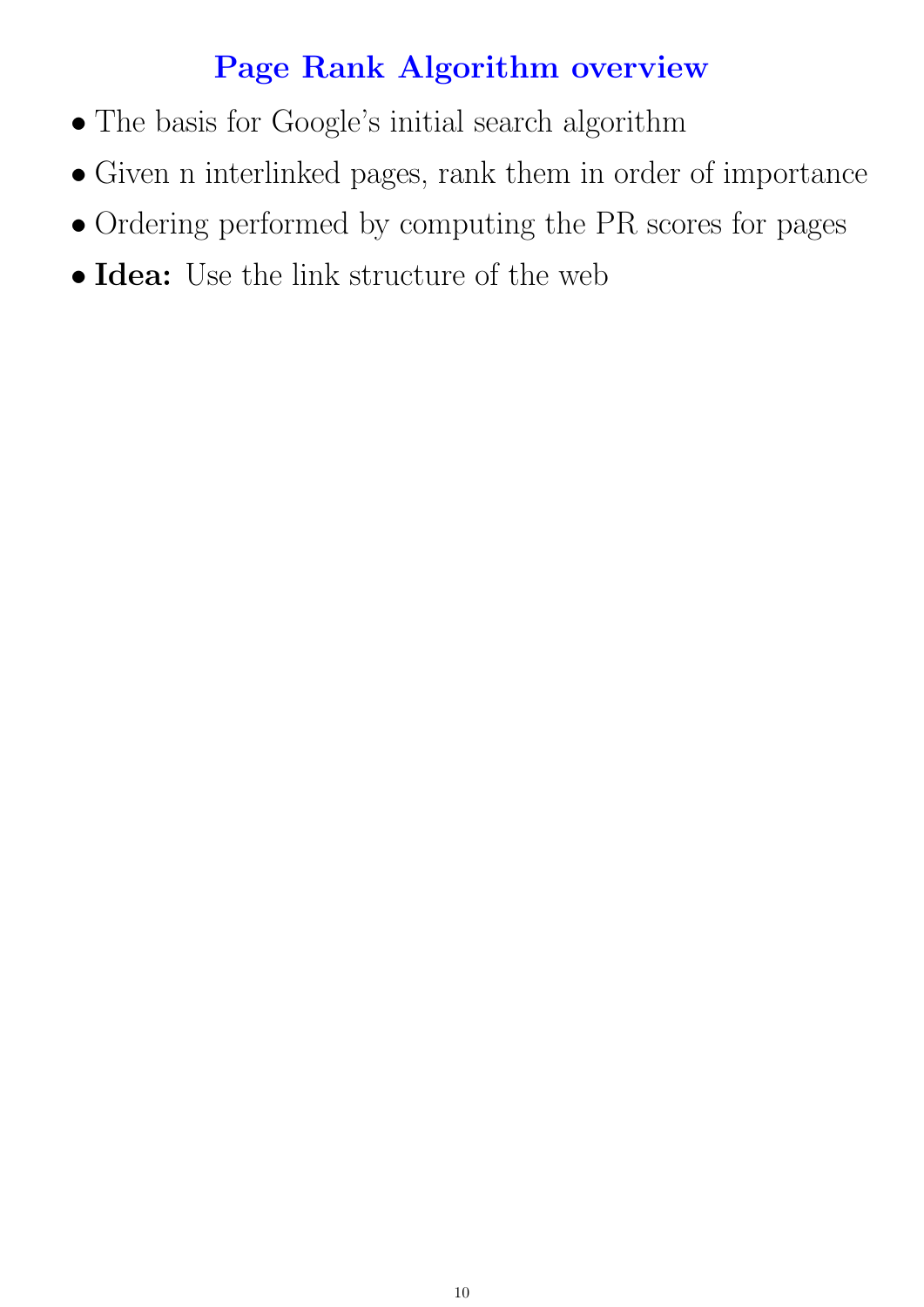### Page Rank continued - I

- Start with Adj Matrix A , normalize each row to get M, probability transition matrix
- Equivalent to random surfer jumping linked web pages with probability  $1 - \epsilon$ , reset web page with probability  $\epsilon$
- $\epsilon$  typically 0.1 0.2
- Markov matrix M column vectors are transition probabilities
- $x_{k+1} = Mx_k$  gives a Markov Chain for  $x_k$  vector.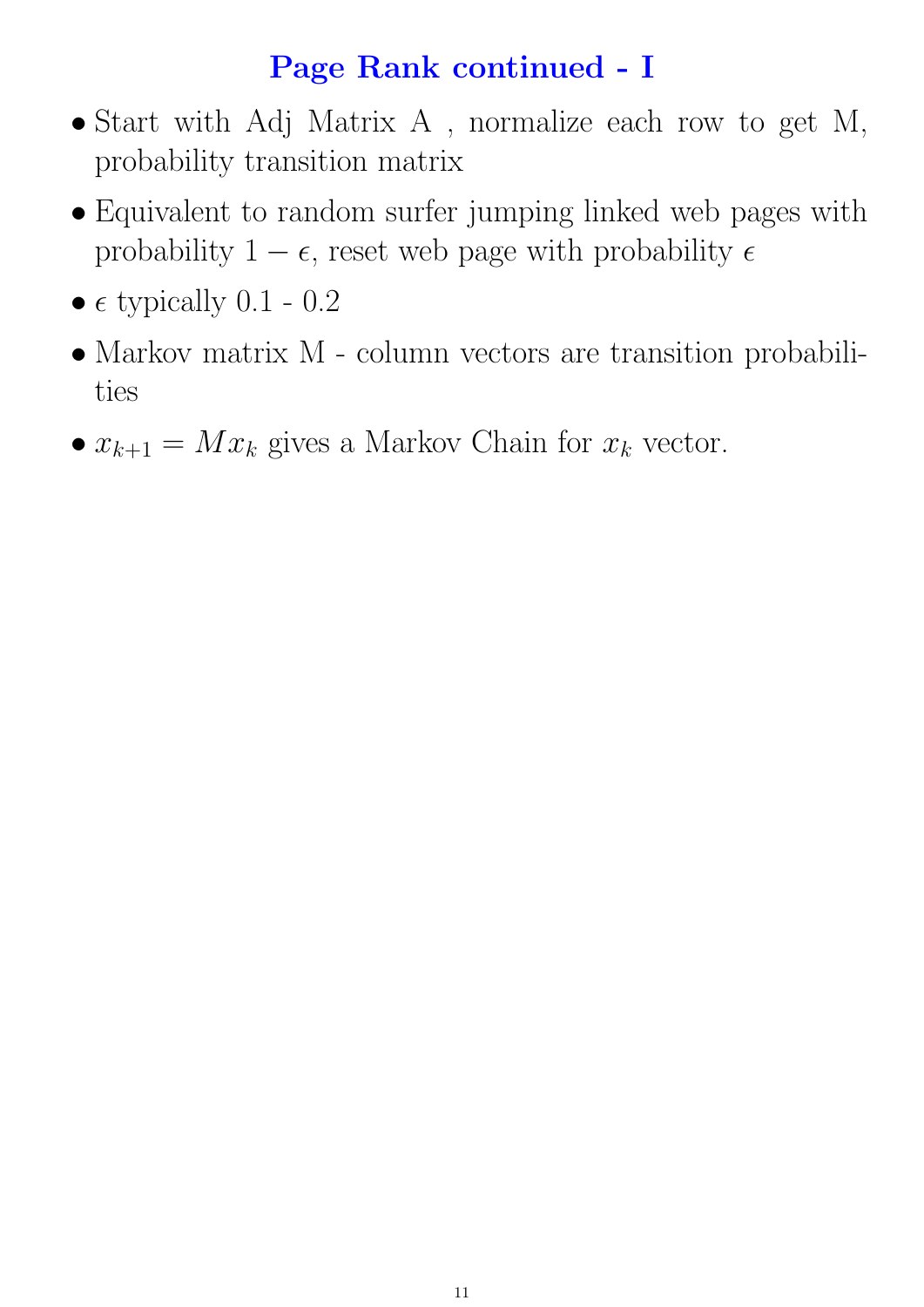### Page Rank continued - II

- Transition Matrix  $X = \epsilon U + (1 \epsilon)M$ ,  $U_{ij} = \frac{1}{n}$  $\frac{1}{n}; \forall i, j$
- $\bullet$  PR scores vector p principal eigen vector of  $X^T$
- $\bullet$   $(\epsilon U + (1 \epsilon)M)^T p = p$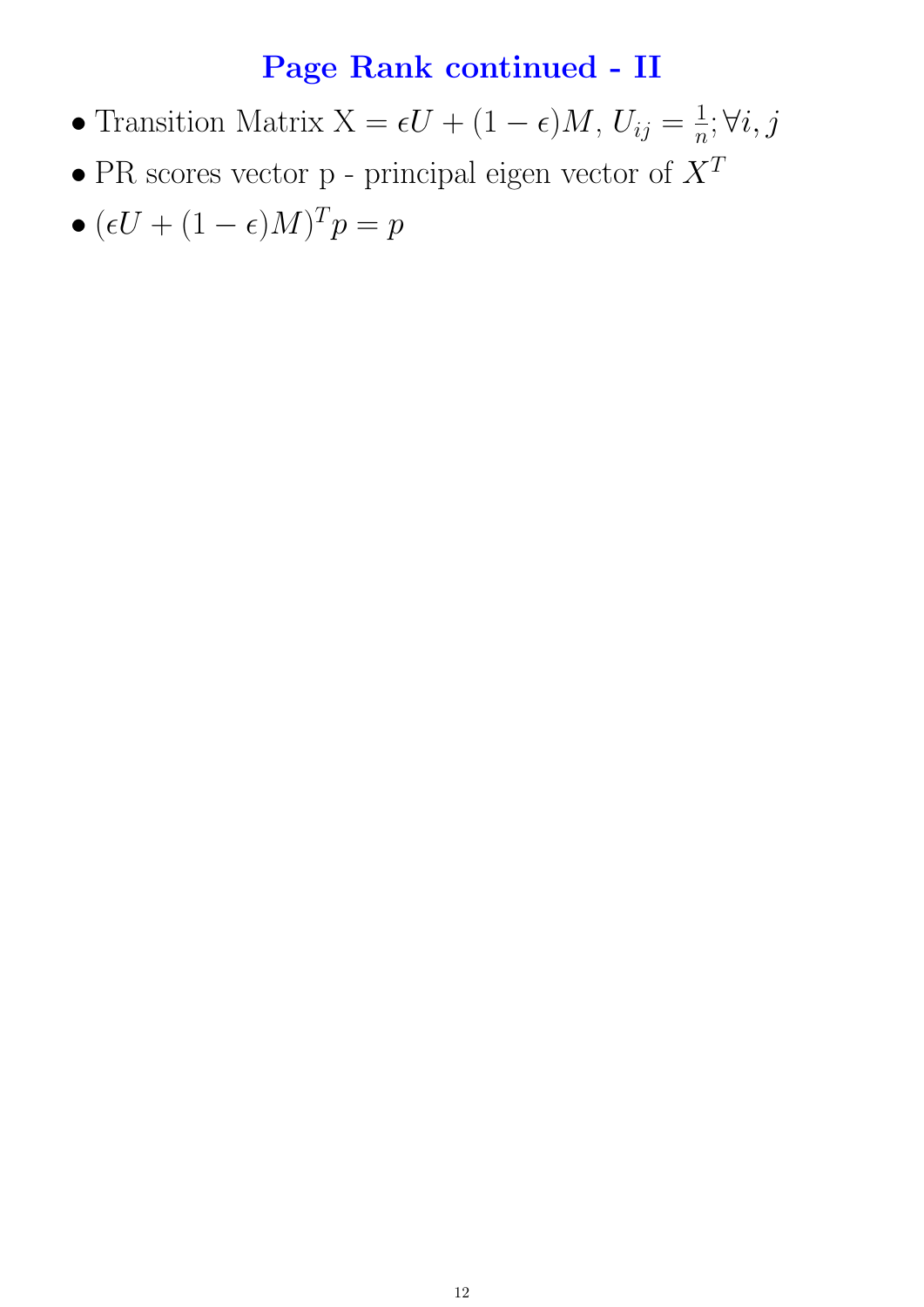### Analysis of Algorithms - Example

- Assume algore.com has 100 links, georgebush.com has 103 links, rest are 0. Two eigen vectors, rest are 0.
- Add 5 new links pointing to both the web pages
- Original eigen vectors in Fig 1a, new Eigen Vector in 1(b)
- Small perturbations causes large change in Eigen vectors



Figure 1: Jittered scatterplot of hyperlink graph.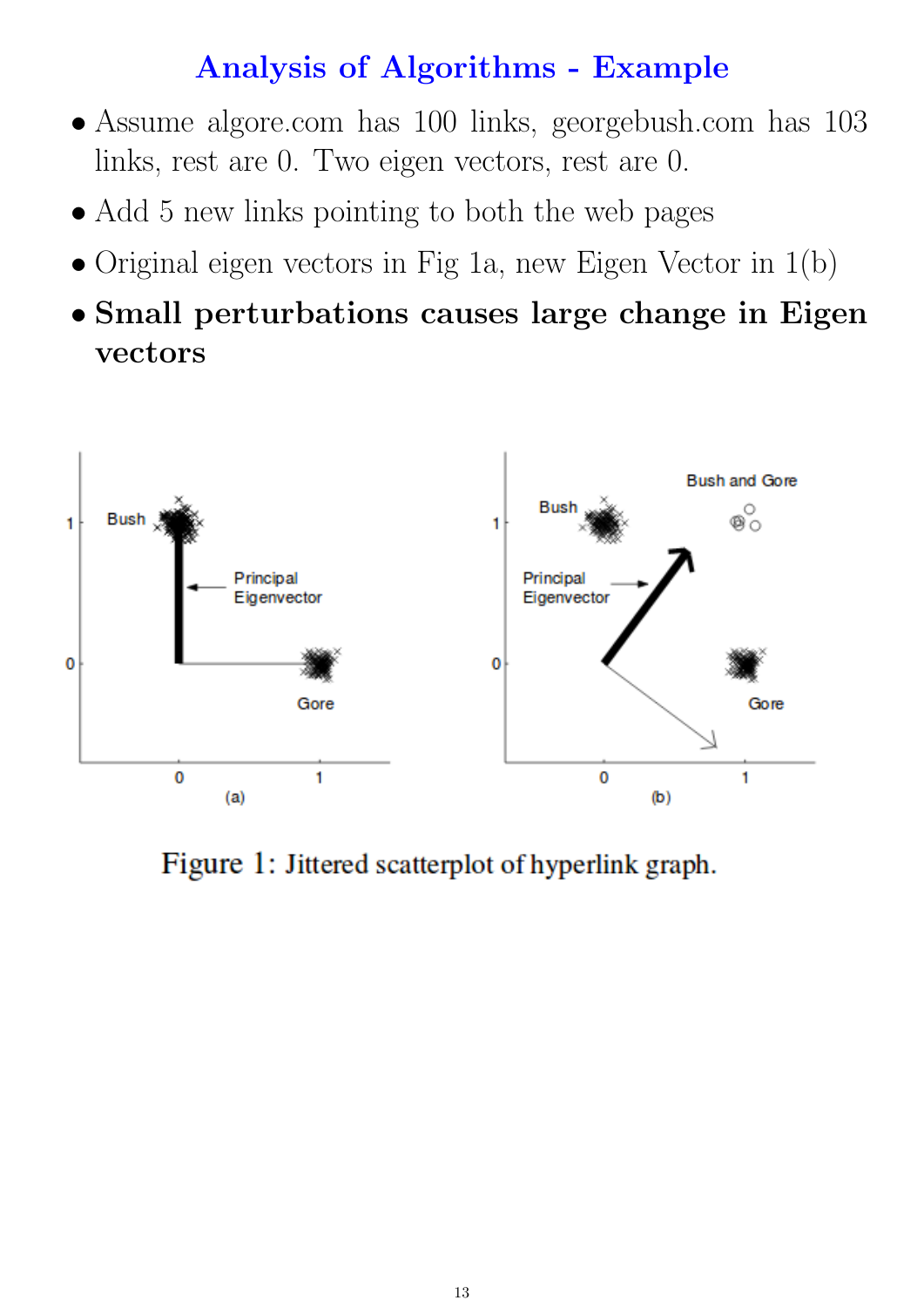### Analysis of HITS algorithm

- Eigengap  $\delta = \lambda_1 \lambda_2$ .
- Matrix  $S_1$  in 2(a)-  $\delta_1 \approx 0$ , Matrix  $S_2$  in 2(b)  $\delta_2 = 2$
- Larger the  $\delta$ , smaller the impact of perturbations to HITS
- Equivalent to second or smaller EV can never be principal EV during perturbations



Figure 2: Contours of two matrices with different eigengaps.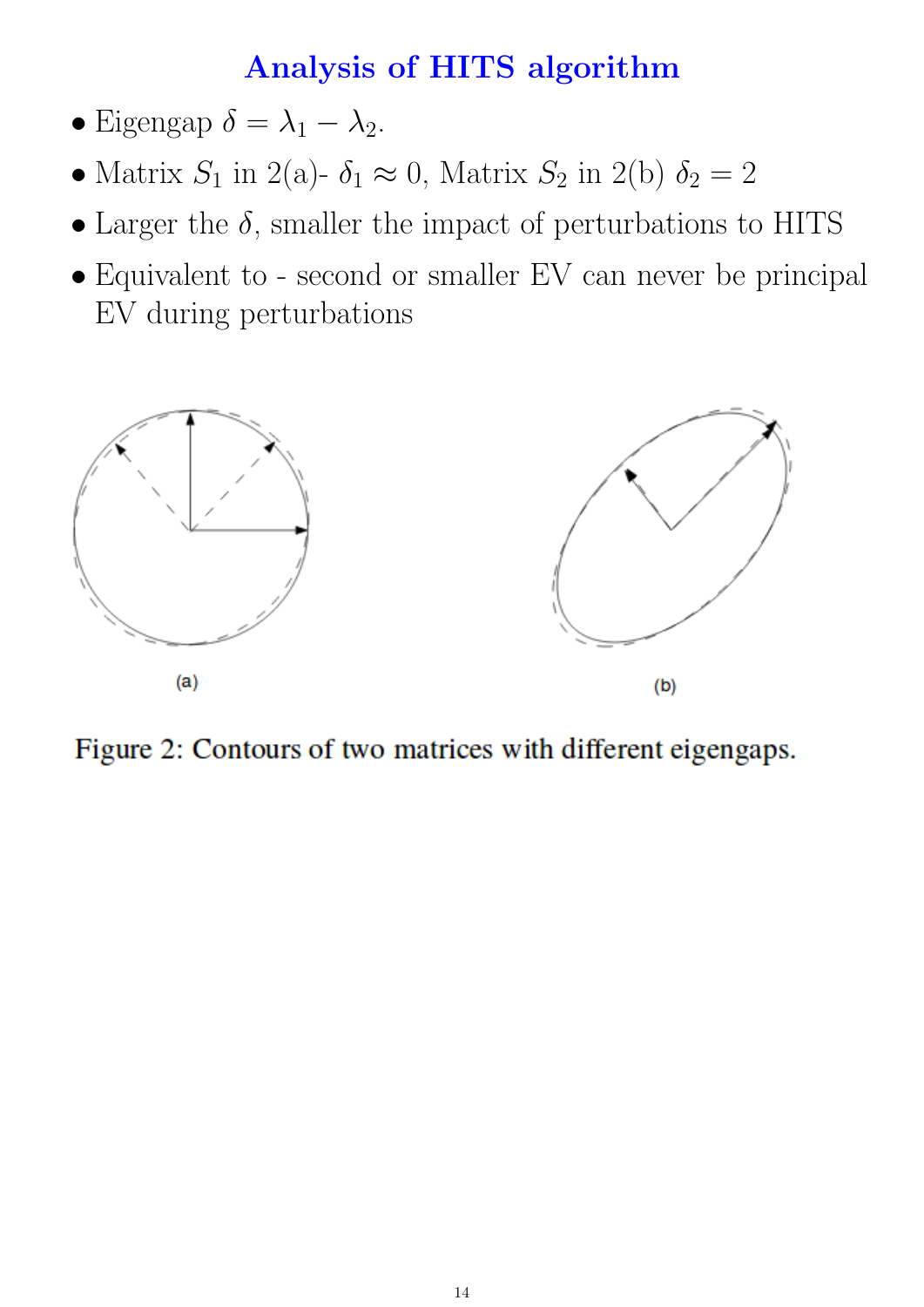**Theorem 1.** Let  $S = A^T A$  be given. Let  $a^*$  be the principal eigenvector and  $\delta$  the eigengap of S. Assume the maximum out-degree of every web page is bounded by d. For any  $\varepsilon > 0$ , suppose we perturb the web/citation graph by adding or deleting at most k links from one page, where  $k < (\sqrt{d+\alpha} - \sqrt{d})^2$ , where  $\alpha = \varepsilon \delta/(4 + \sqrt{2}\varepsilon)$ . Then the perturbed principal eigenvector  $\tilde{a}^*$  of the perturbed matrix  $\tilde{S}$ satisfies:

$$
||a^* - \tilde{a}^*||_2 \le \varepsilon \tag{2}
$$

For the eigenpair  $(\lambda^*, a^*)$  and perturbed eigenpair $(\tilde{\lambda}, \tilde{a})$ , we have the following two properties have the following two properties

$$
||a^* - \widetilde{a}||_2 \le \frac{4||E||_F}{\delta - \sqrt{2}||E||_F}
$$
 and  

$$
|\lambda^* - \widetilde{\lambda}| \le \sqrt{2}||E||_F
$$

Let  $(L_2, X_2)$  be eigen space where  $X_2$  is orthonormal containing eigenvectors other than  $a^* \& L_2$  the diagonal matrix of those eigen vectors;  $SX_2 = X_2L_2$ . Similarly

$$
||L_2 - \widetilde{L_2}||_F \le \sqrt{2}||E||_F
$$
  

$$
\implies \widetilde{\lambda_2} \le \lambda_2 + \sqrt{2}||E||_F
$$

We can bound the norm of the perturbation to S by  $||E||_F = ||\widetilde{S} - S||_F \le k + 2\sqrt{2}$  $dk$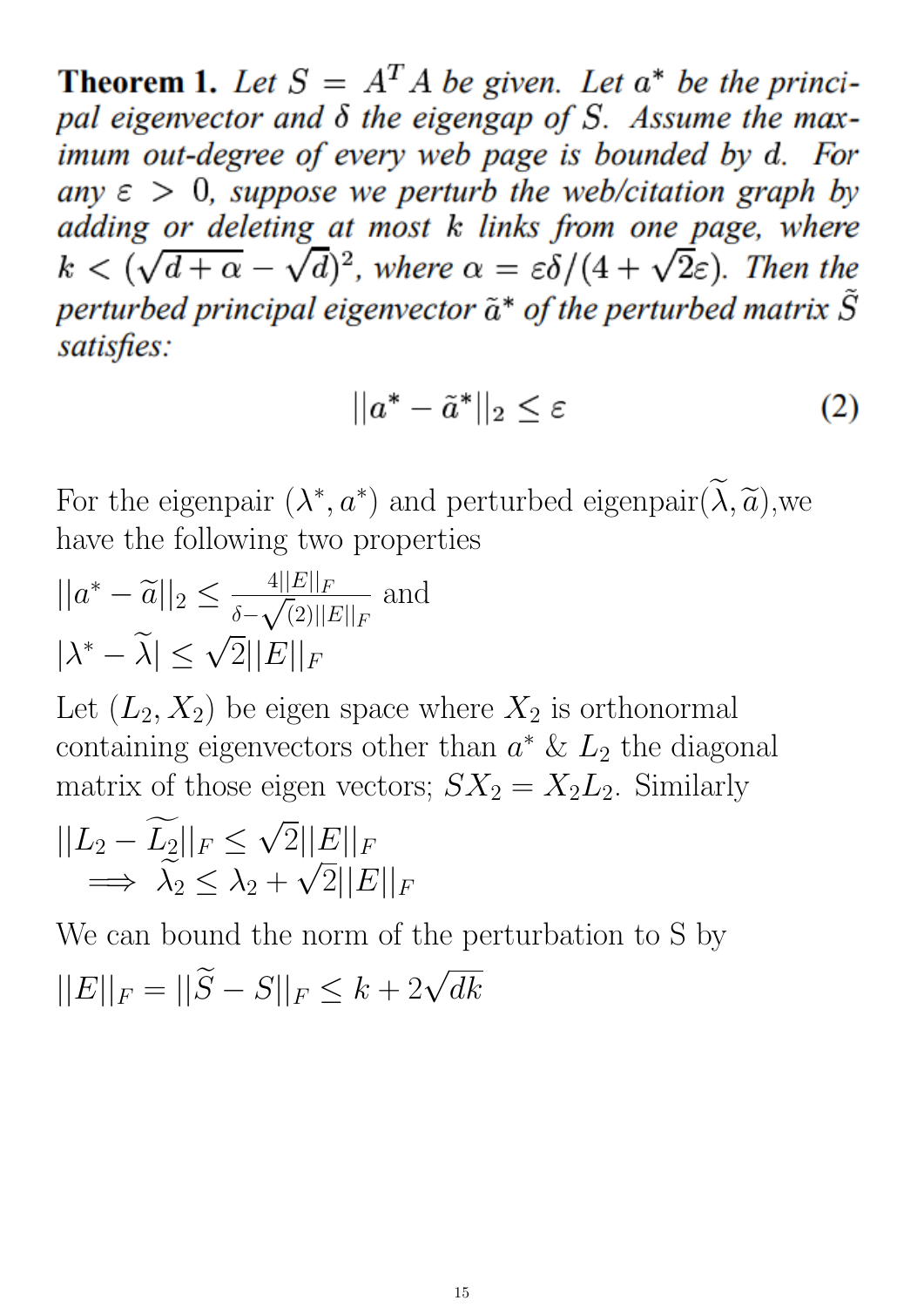#### Theorem 1 Proof Contd.

- Substituting  $||E||_F$  in  $||a^* \tilde{a}||_2$  eqn, we get a bound<br> $k \leq (c/d + \alpha \sqrt{d})^2$  $k \leq (\sqrt{d+\alpha} - \sqrt{d})^2, \alpha = \frac{\epsilon \delta}{(4+\sqrt{2}\epsilon)}$
- In Fig 3, we see small sub-community with links in solid arrows; dashed arrows are after perturbation
- Principal EV is 20, by addition of new link,  $a^*$  is now 25.
- If a larger community exists with  $20 < \lambda_1 < 25$ , with the addition of below community,  $\lambda_1$  is now from this subcommunity.
- Principal EV  $\widetilde{a^*}$  now has values only for those nodes and zeros elsewhere

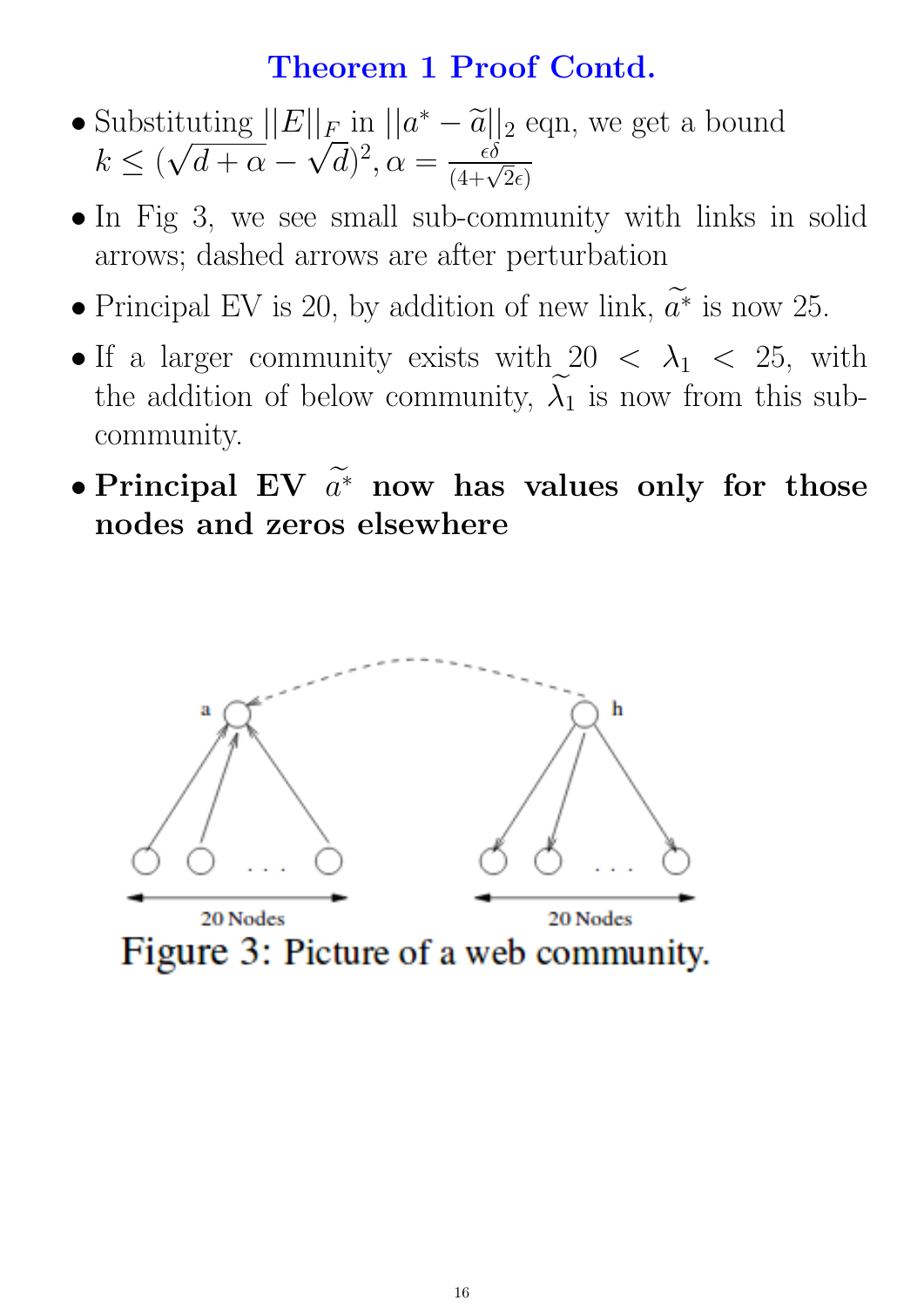#### Converse to Theorem 1

**Theorem 2.** Suppose S is a symmetric matrix with eigengap δ. Then there exists a  $O(δ)$  perturbation to S that causes a large  $(\Omega(1))$  change in the principal eigenvector. Proof:

• Since 
$$
S = A^T A
$$
, using SVD decomposition  
\n
$$
S = U \begin{bmatrix} \lambda_1 & 0 & 0 \\ 0 & \lambda_2 & 0 \\ 0 & 0 & \Sigma \end{bmatrix} V^T
$$

• For an orthonormal col  $u_i$  in U, we have  $\widetilde{S} = S + 2\delta u_2 u_2^T$  $\frac{T}{2}$ .  $||2\delta u_2 u_2^T$  $\frac{T}{2}||_F = 2\delta$ 

$$
\bullet \ \widetilde{S} = U \begin{bmatrix} \lambda_1 & 0 & 0 \\ 0 & \lambda_2 + 2\delta & 0 \\ 0 & 0 & \Sigma \end{bmatrix} V^T
$$

• 
$$
\widetilde{\lambda}_2 = \lambda_2 + 2\delta > \lambda_1
$$
,  
\n $\implies (\widetilde{\lambda}_2, u_2)$  is the perturbed principal eigenpair.

•  $u_2, u_1$  are orthonormal, so  $||u_2 - u_1||_2 = \Omega(1)$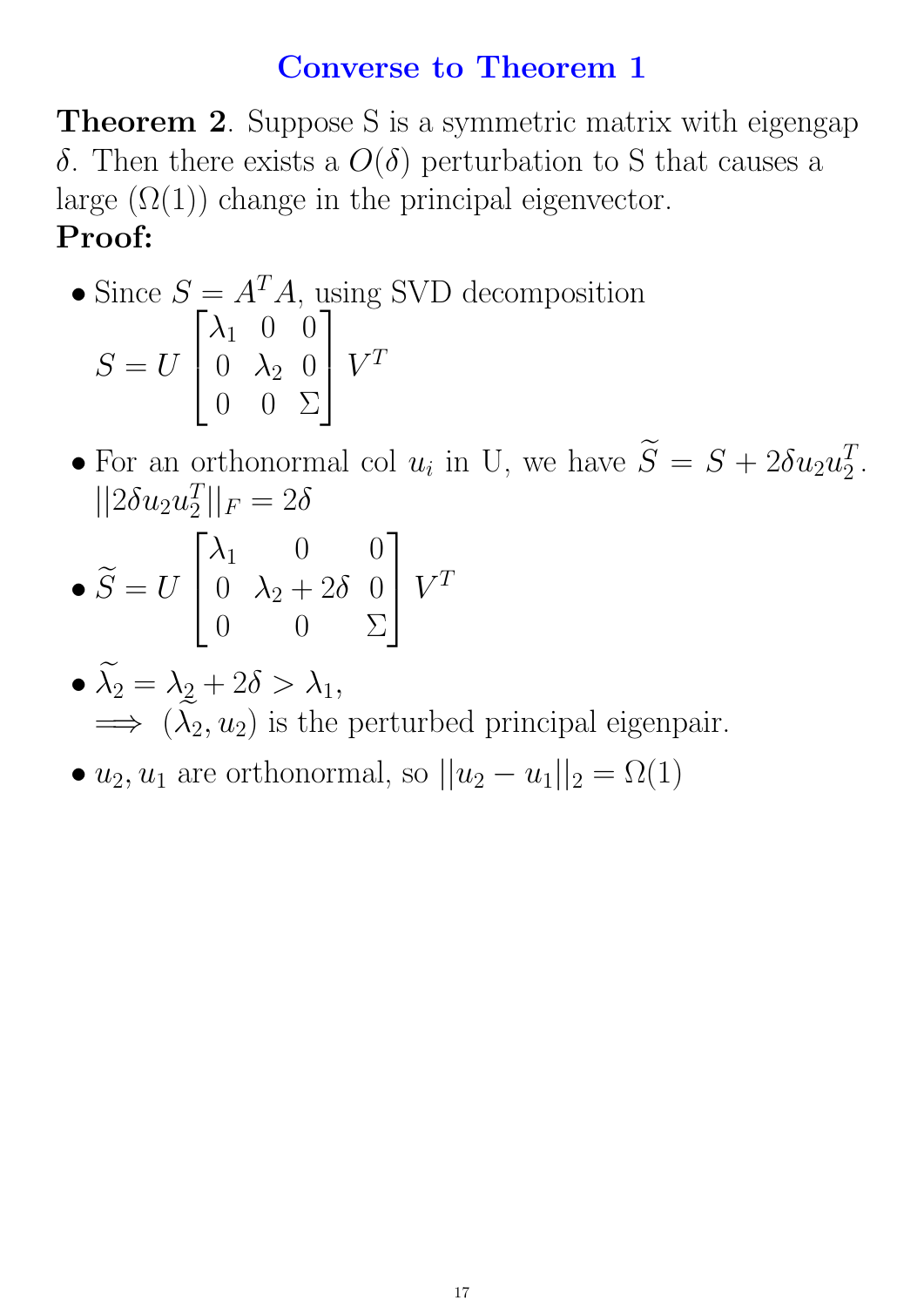#### Page Rank Perturbation Analysis

**Theorem 3.** Let  $M$  be given, and let  $p$  be the principal right eigenvector of  $(\epsilon U + (1 - \epsilon)M)^T$ . Let articles/pages  $i_1, i_2, \ldots, i_k$  be changed in any way, and  $\tilde{M}$  be the corresponding (new) transition matrix. Then the new PageRank scores  $\tilde{p}$  satisfies:

$$
||\tilde{p} - p||_1 \le \frac{2\sum_{j=1}^k p_{i_j}}{\epsilon} \tag{8}
$$

- $(X_t, Y_t) : t \geq 0$  be two coupled Markov Chains,  $X_0 = Y_0$
- At time t, reset  $X_t = Y_t$  to same page with probability  $\epsilon$ , or if  $X_{t-1} = Y_{t-1}, \& X_{t-1}$  is an unperturbed page,  $X_t = Y_t$
- Otherwise  $X_{t-1} \to X_t, Y_{t-1} \to Y_t$  independently at random
- $X_t = (\epsilon U + (1 \epsilon)M)^T; Y_t = (\epsilon U + (1 \epsilon)M)^T$
- Resets are in lock steps to both the Markov chains but distribution of  $X_t = p, Y_t = \widetilde{p}$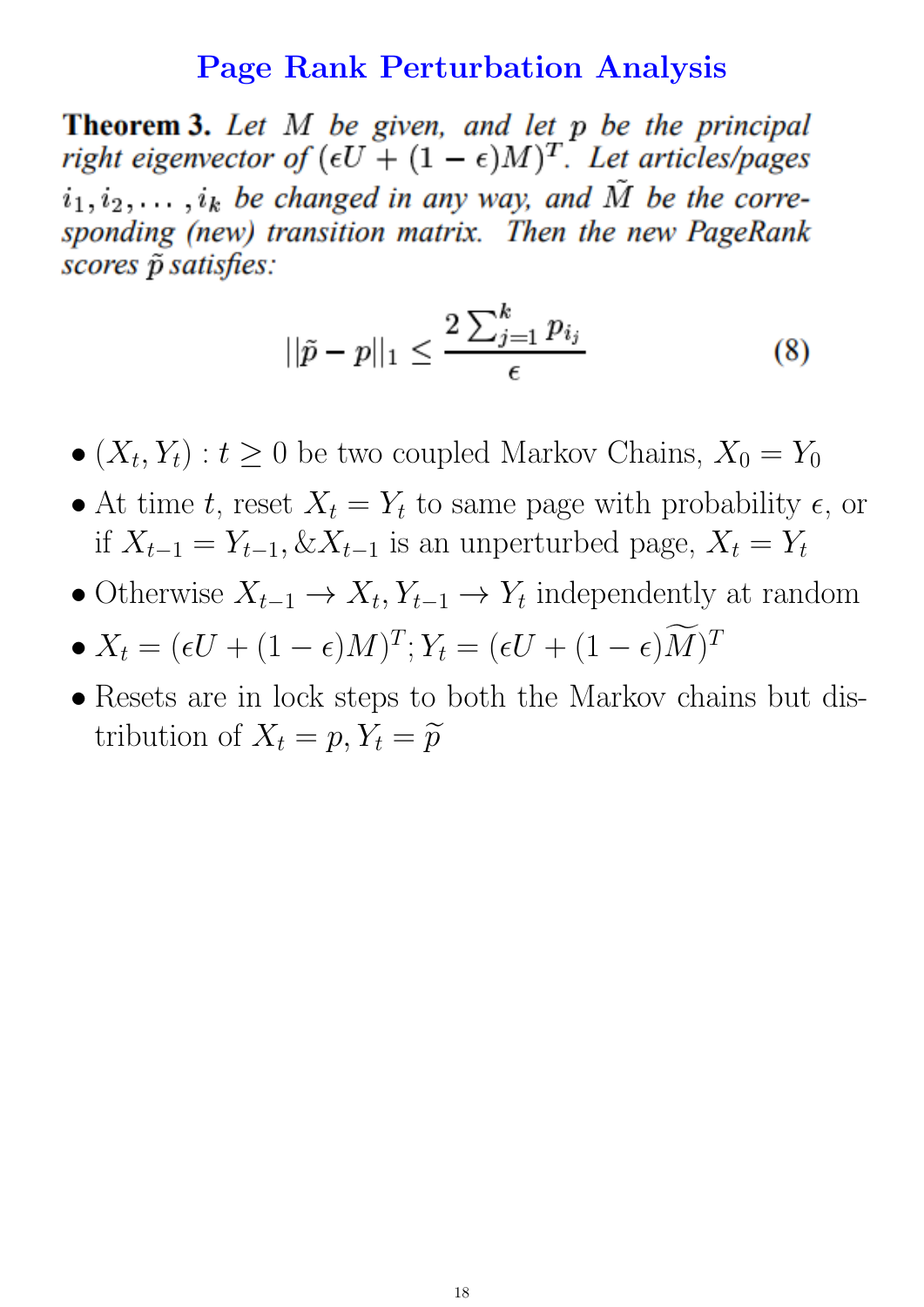#### Page Rank Analysis Contd.

- $d_t = P(X_t \neq Y_t); d_0 = 0$ , With P be set of perturbed pages
- To get a dissimilar page at  $t + 1$ , possible only when  $X_t \in \mathcal{P}$
- $P(X_{\infty} \neq Y_{\infty})$  is the upper bound  $d_{\infty} \leq \frac{\sum_i \in \mathcal{P}p_i}{\epsilon}$  $\epsilon$
- Two random variables have  $d_{\infty}$  chance of diverging  $\implies$ 1  $\frac{1}{2}\sum_i||p_i-\widetilde{p}_i||_1 < d_{\infty}$

$$
d_{t+1} = P(X_{t+1} \neq Y_{t+1})
$$
  
\n
$$
= P(X_{t+1} \neq Y_{t+1} | \text{reset at } t+1) P(\text{reset})
$$
  
\n
$$
+ P(X_{t+1} \neq Y_{t+1} | \text{no reset at } t+1) P(\text{no reset})
$$
  
\n
$$
= 0 \cdot \epsilon + (1 - \epsilon) P(X_{t+1} \neq Y_{t+1} | \text{no reset at } t+1)
$$
  
\n
$$
= (1 - \epsilon) [P(X_{t+1} \neq Y_{t+1}, X_t \neq Y_t | \text{no reset at } t+1)
$$
  
\n
$$
+ P(X_{t+1} \neq Y_{t+1}, X_t = Y_t | \text{no reset at } t+1)]
$$
  
\n
$$
\leq (1 - \epsilon) [P(X_t \neq Y_t | \text{no reset at } t+1)
$$
  
\n
$$
+ P(X_{t+1} \neq Y_{t+1}, X_t = Y_t, X_t \in P | \text{no reset at } t+1)]
$$
  
\n
$$
\leq (1 - \epsilon) (P(X_t \neq Y_t) + P(X_t \in P | \text{no reset at } t+1))
$$
  
\n
$$
\leq (1 - \epsilon) (d_t + \sum_{i \in P} p_i)
$$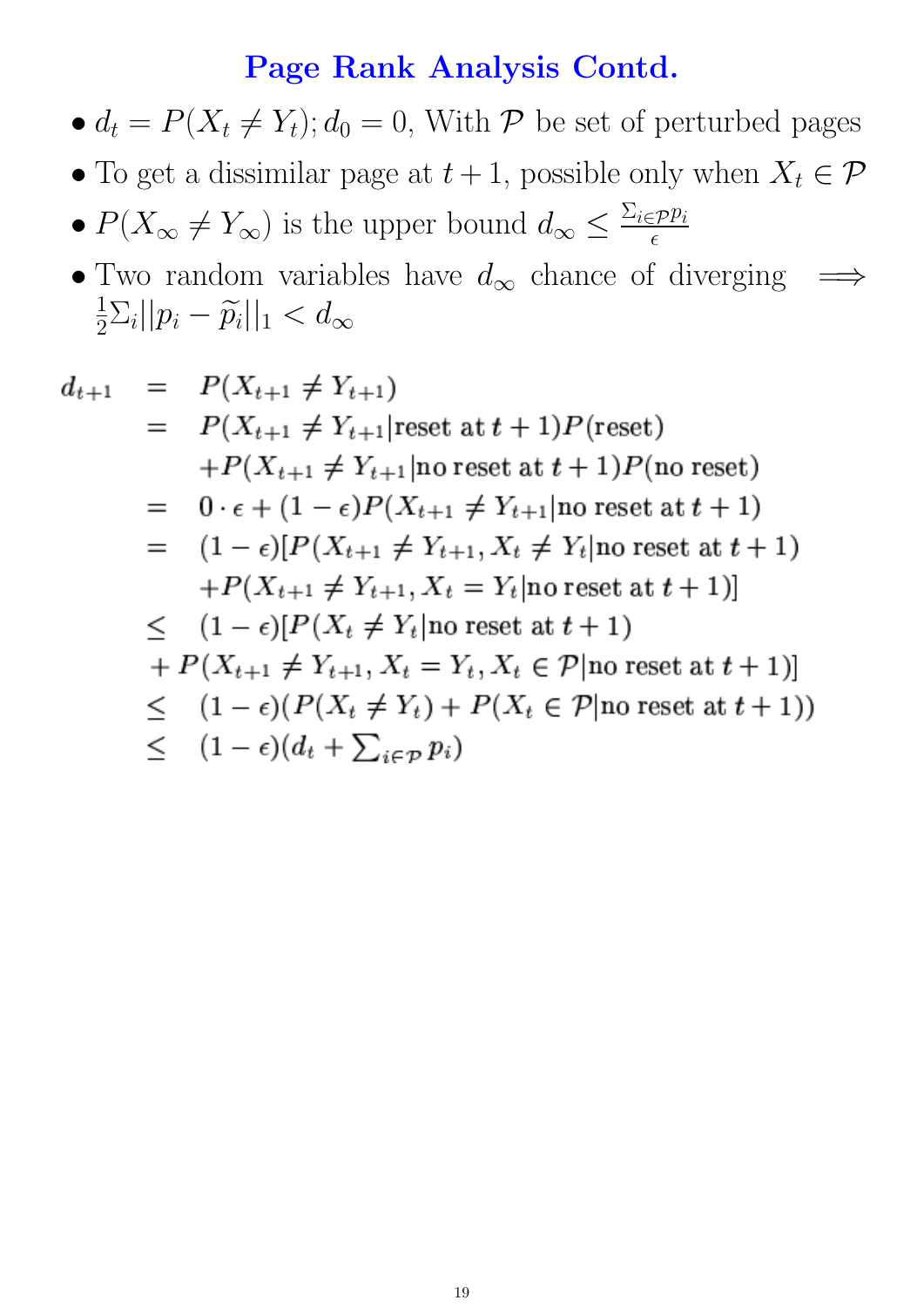# LSI and HITS

- LSI represent a document set and word frequency per document in a matrix
- Group synonyms and in turn reduce subspace during Info retrieval
- Represent doc set  $&$  words as nodes, with link from node to doc it appears
- Apply HITS, word nodes have positive hub weights, docs have positive authority weights
- Recall hubs have out links, authority have in links
- Left singular vector of LSI is hub weights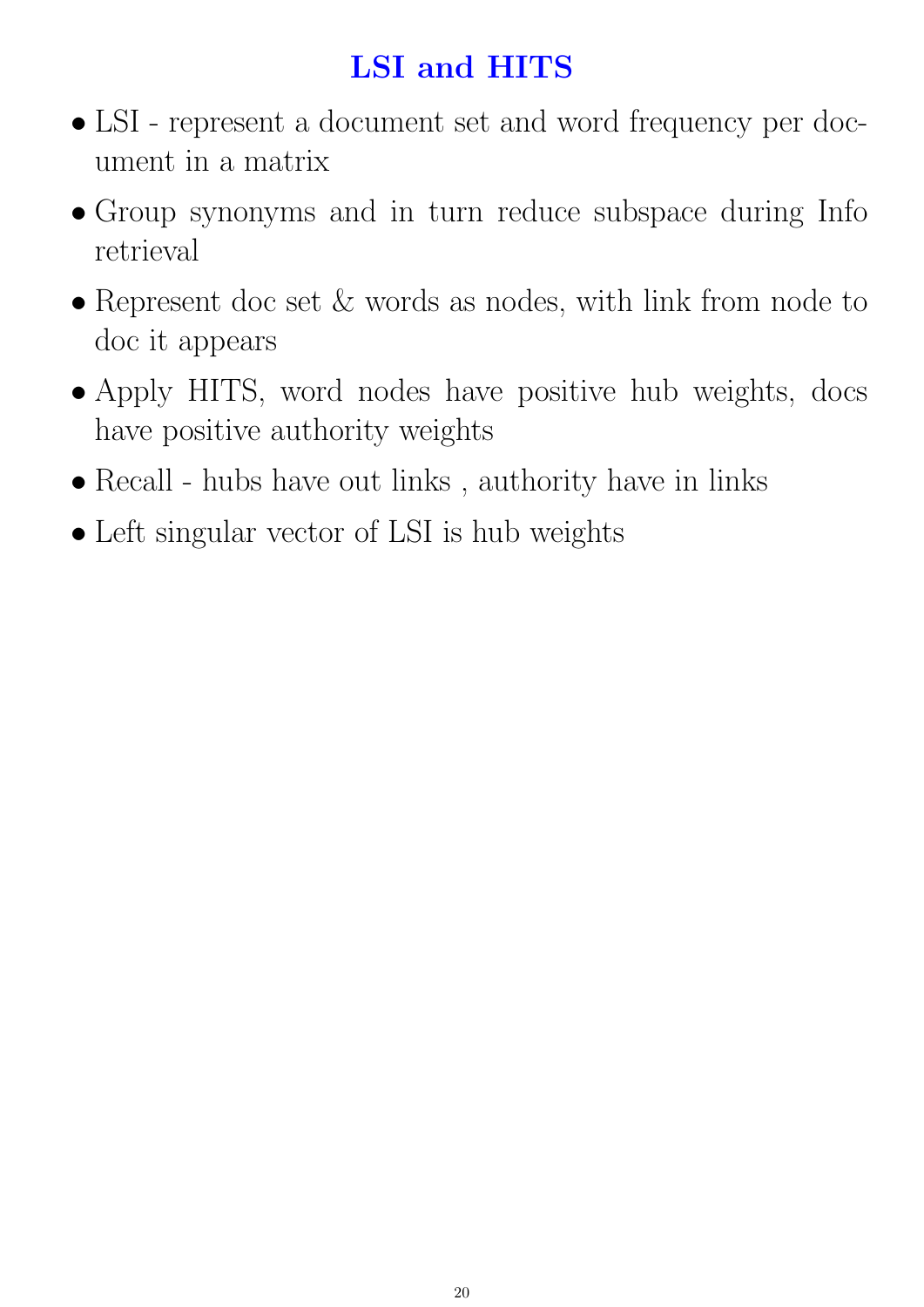### Lessons from LSI to HITS

- Corpora of English, French, Italian sets to test HITS EV direction
- Principal EV in high dimensional space and  $4(a)$ ,  $4(b)$  show them in each language direction
- We see no order for the Eigen Vector for 15 runs even in presence of clusters

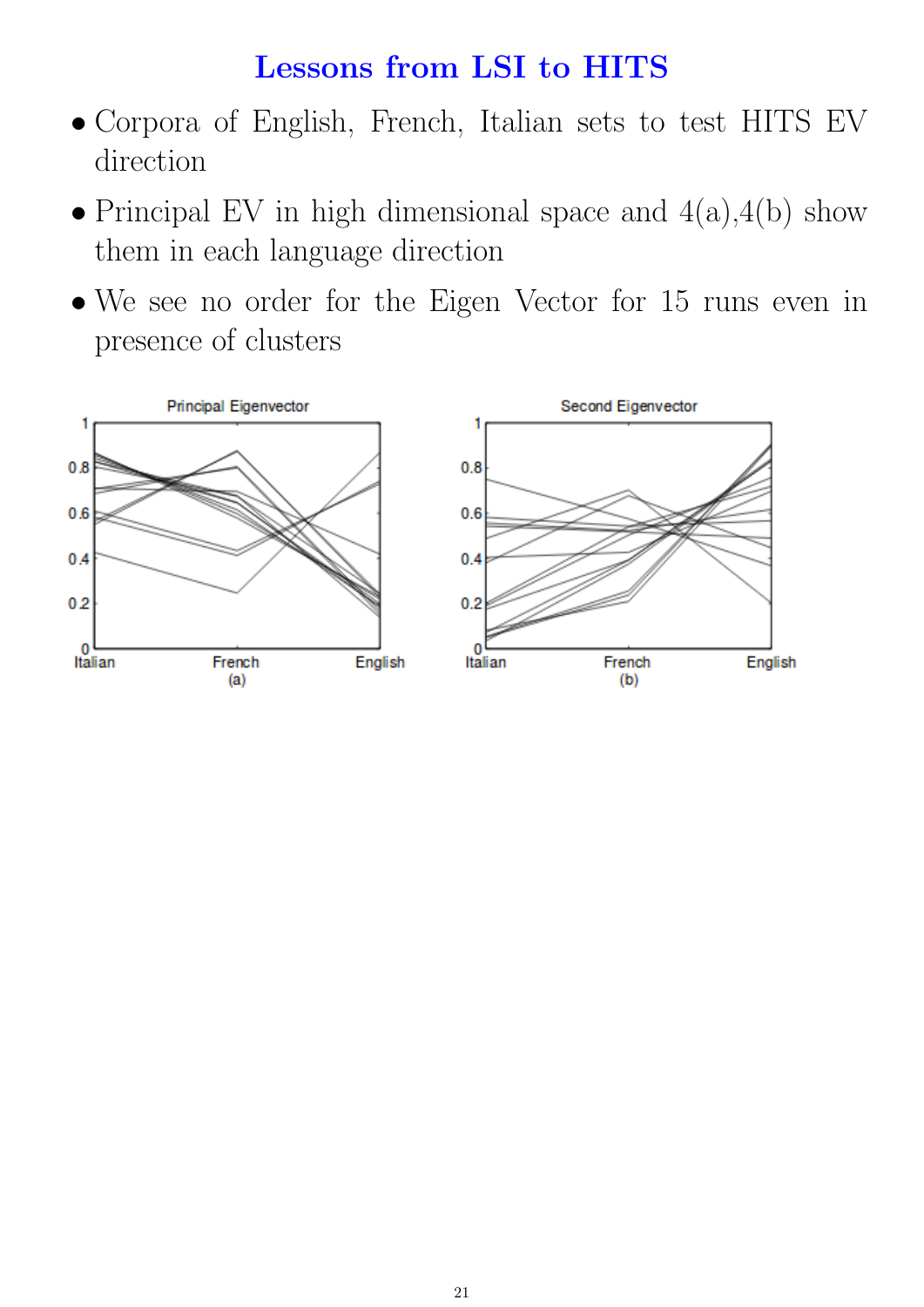# **Experiments**

- Use Cora database containing AI papers
- Choose a subset from Cora and perturb by deleting 30% of data
- Perform 5 such runs on HITS & PageRank. Page Rank is stable and HITS authority scores changes drastically
- Similar results on web pages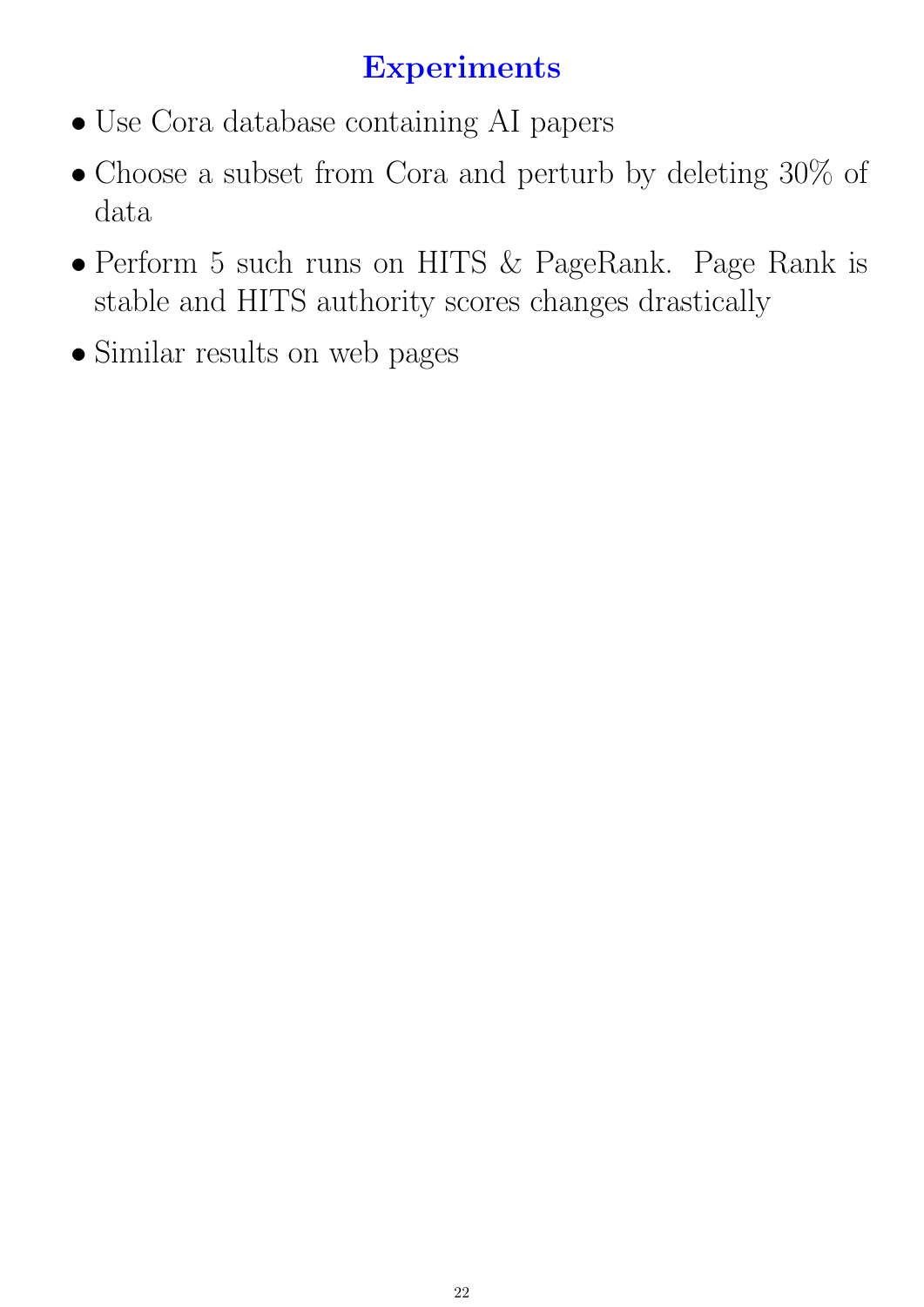# Cora Dataset perturbations for HITS & PageRank

| 1 | "Classification and Regression Trees", Brieman+al                 |    |      |    |    |         |
|---|-------------------------------------------------------------------|----|------|----|----|---------|
| 2 | "Pattern classification and scene analysis", Duda+Hart            |    | 2    | 3  | 2  | 2       |
| 3 | "UCI repository of machine learning databases", Murphy+Aha        | 4  | З    | 7  | ٩  | 3       |
| 4 | "Leaming internal representations by error", Rumelhart+al         | 3  | 13   |    | 28 | 20      |
| 5 | "Irrelevant Features and the Subset Selection Problem", John+al 7 |    |      | 12 | 4  | 4       |
| 6 | "Very simple classification rules perform well on", Holte         | 8  | 5    | 15 |    | 5       |
| 7 | "C4.5: Programs for Machine Learning", Quinlan                    |    | 10   |    | 10 | 6       |
| 8 | "Probabilistic Reasoning in Intelligent Systems", Pearl           | 6  | 4594 |    |    | 462 461 |
| 9 | "The CN2 induction algorithm", Clark+Niblett                      | 9  | 54   |    | 78 | 105     |
|   | 10 "Leaming Boolean Concepts in the ", Almuallim+Dietterich       | 14 | 11   | 34 | 9  | 13      |
|   | 11 "The MONK's problems: A performance comparison", Thrun -       |    | Q    |    |    | 7       |
|   | 12 "Inferring decision trees using the MDL Principle", Quinlan    |    | 8    |    |    | 8       |
|   | 13 "Multi-interval discretization of continuous", Fayyad+Irani    |    |      |    |    | 10      |
|   | 14 "Leaming Relations by Pathfinding", Richards+Moon              |    | 6    |    |    |         |
|   | 15 "A conservation law for generalization performance", Schaffer  |    |      |    | 8  |         |
|   | 20 "The Feature Selection Problem: Traditional" Kira+Randall      |    |      |    |    | 9       |
|   | 21 "Maximum likelihood from incomplete data via" Dempster+al 10   |    |      | 5  |    |         |
|   | 23 "Leaming to Predict by the Method of Temporal", Sutton         | 5  |      | 6  |    |         |
|   | 36 "Introduction to the Theory of Neural Computation", Hertz+al   |    |      | 8  |    |         |
|   | 49 "Explanation-based generalization: a unifying view", Mitchell  |    |      | 10 |    |         |
|   | 282"A robust layered control system for a mobile robot", Brooks   |    |      | 9  |    |         |

Figure 3: HITS experiment runs

|   | "Classification and Regression Trees", Breiman+al                            |   |    |    |    |
|---|------------------------------------------------------------------------------|---|----|----|----|
|   | "Probabilistic Reasoning in Intelligent Systems", Pearl                      |   |    |    |    |
| 3 | "Leaming internal representations by error", Rumelhart+al                    |   |    | ٦  |    |
| 4 | "Pattem classification and scene analysis", Duda+Hart                        |   | 4  | 4  |    |
|   | "A robust layered control system for a mobile robot", Brooks                 | 5 | 6  |    | 5  |
| 6 | "Maximum likelihood from incomplete data via" Dempster+al 6                  |   |    | 6  | 6  |
|   | "Leaming to Predict by the Method of Temporal", Sutton                       |   |    |    |    |
| 8 | "UCI repository of machine learning databases", Murphy+Aha                   | 8 | 9  | 9  |    |
| 9 | "Numerical Recipes in C", Press+al                                           |   |    | ×  |    |
|   | 10 "Parallel Distributed Processing", Rumelhart+al                           |   | 14 |    | 9  |
|   | 12 "An implementation of a theory of activity", Agre+Chapmanre               |   |    | 10 |    |
|   | 13 "Introduction to the Theory of Neural Computation", Hertz+al              |   | 10 |    |    |
|   | 22 "A Representation and Library for Objectives in", Valente <sup>+</sup> al |   |    |    | 10 |
|   |                                                                              |   |    |    |    |

Figure 4: Page Rank experiment runs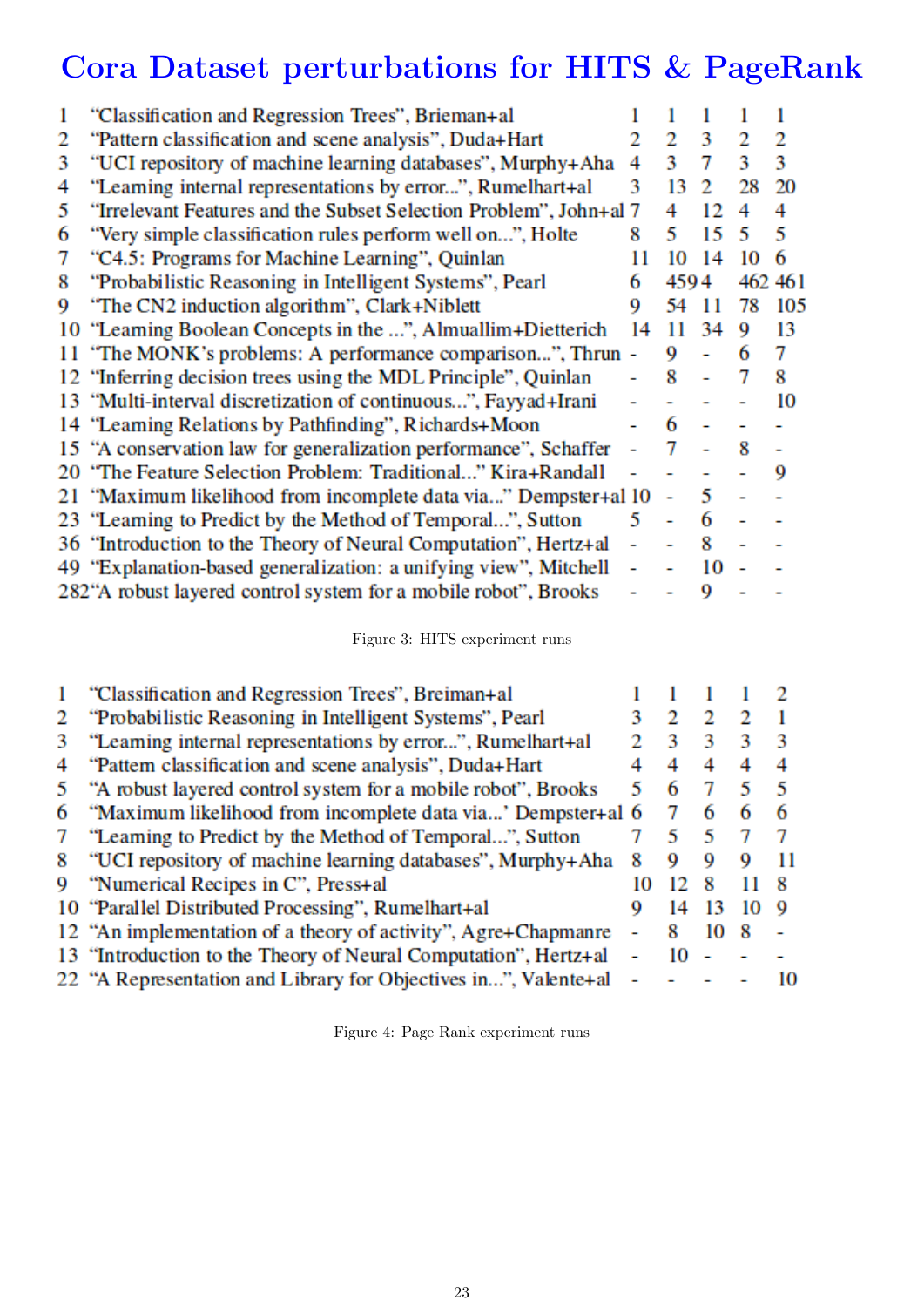# Web page perturbations for HITS & PageRank

| 1    | http://www.freecode.com/                     | 82 |    |    |    | 82 |
|------|----------------------------------------------|----|----|----|----|----|
| 2    | http://www.htmlworks.com/                    | 85 | 2  | 2  | 2  | 83 |
| 3    | http://www.intemettrafficreport.com/         | 86 | 3  | 4  | 3  | 85 |
| 4    | http://slashdot.org/                         | 88 | 4  | 5. | 5  | 86 |
| 5    | http://windows.davecentral.com/              | 87 | 5. | 3  | 4  | 84 |
| 6    | http://www.gifworks.com/                     | 84 | 6  | 6  | 6  | 87 |
| 7    | http://www.thinkgeek.com/                    | 91 | 7  | 7  | 7  | 88 |
| 8    | http://www.animfactory.com/                  | 89 | 9  | 8  | 8  | 89 |
| 9    | http://freshmeat.net/                        | 90 | 8  | 9  | 9  | 90 |
| 10   | http://subscribe.andover.net/membership.htm  | 92 | 10 | 10 | 10 | 91 |
| 1385 | http://ourstory.about.com/index.htm          |    |    |    |    |    |
| 1386 | http://home.about.com/index.htm              | 2  |    |    |    |    |
| 1387 | http://home.about.com/musicperform/index.htm | 3  |    |    |    | 3  |
| 1388 | http://home.about.com/teens/index.htm        | 4  |    |    |    | 4  |
| 1389 | http://home.about.com/sports/index.htm       | 5  |    |    |    | 5  |
| 1390 | http://home.about.com/autos/index.htm        | 6  |    |    |    | 6  |
| 1391 | http://home.about.com/style/index.htm        | 7  |    |    |    |    |
| 1392 | http://home.about.com/careers/index.htm      | 8  |    |    |    | 8  |
| 1393 | http://home.about.com/citiestowns/index.htm  | 9  |    |    |    | 9  |
| 1394 | http://home.about.com/travel/index.htm       | 10 |    |    |    | 10 |
|      |                                              |    |    |    |    |    |

# In contrast, PageRank returned:

|    | http://www.team-mp3.com/                  | 宋  |    |    |    |    |
|----|-------------------------------------------|----|----|----|----|----|
| 2  | http://click.linksynergy.com/fs-bin/click |    | 3  | 2  | 4  | 9  |
| 3  | http://www.elizandra.com/                 |    |    |    |    |    |
| 4  | http://stores.yahoo.com/help.html         |    | 14 |    | 10 |    |
| 5  | http://shopping.yahoo.com/                |    | 10 | 4  | 12 | 13 |
| 6  | http://www.netins.net/showcase/phdss/     | 宋  | 8  | 6  | 3  | 3  |
| 7  | http://www.thecounter.com/                | 13 | 6  | 9  |    |    |
| 8  | http://ourstory.about.com/index.htm       |    |    |    |    |    |
| 9  | http://a-zlist.about.com/index.htm        | 6  | 5  | 10 |    |    |
| 10 | http://www.netins.net/showcase/phdss/getm |    | 9  | 8  |    |    |
| 11 | http://software.mp3.com/software/         |    |    |    |    |    |
| 12 | http://www.winamp.com/                    | 8  |    |    |    |    |
| 13 | http://www.nullsoft.com/                  | 10 |    |    |    |    |
| 14 | http://www.consumerspot.com/redirect/1cac | 9  |    |    |    | 10 |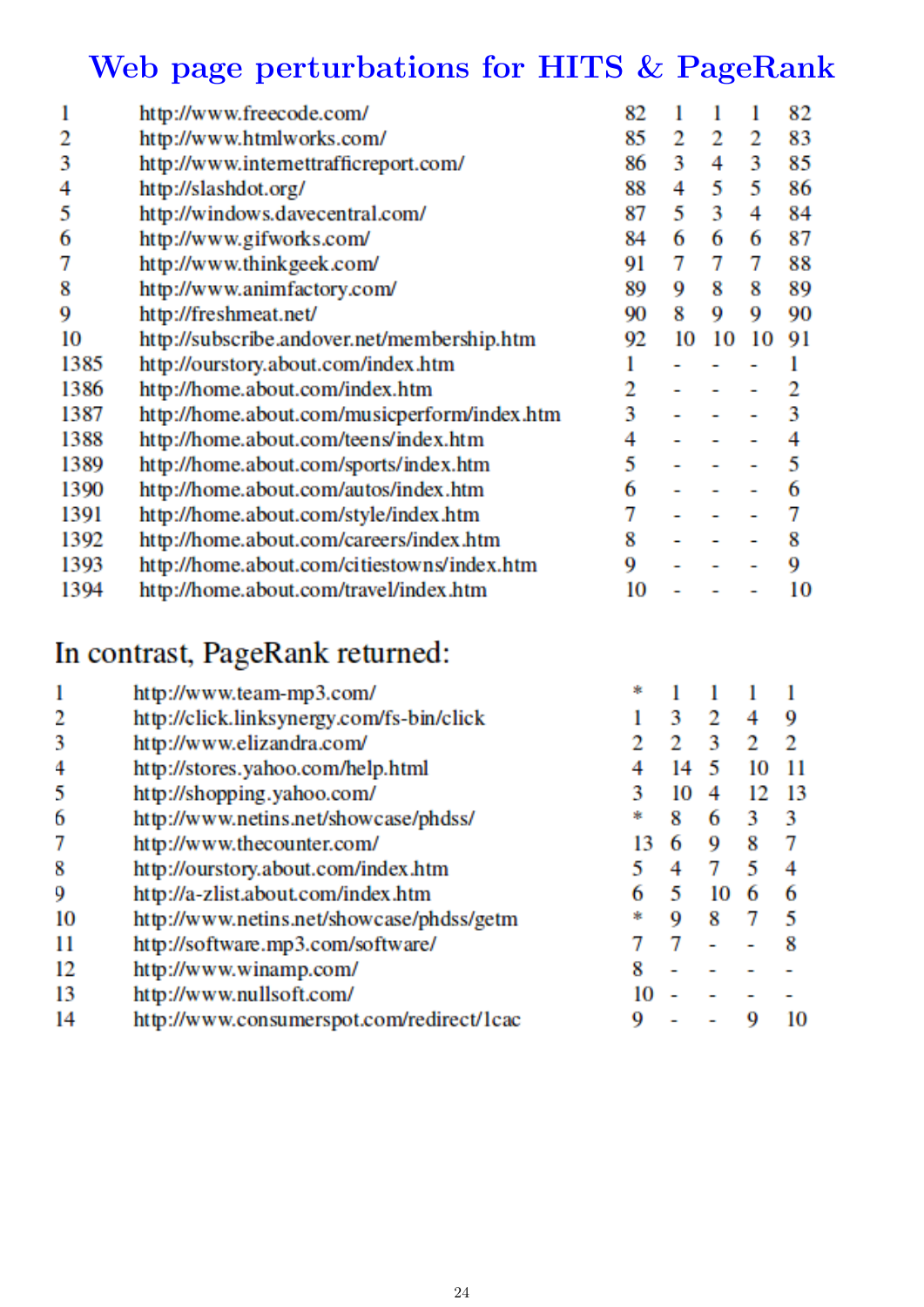# **Conclusions**

- Subspace spanned by several EV is stable under perturbation but not individually
- LSI projects data to lower subspace, stability not a priority
- Eigenvector methods sensitive to perturbation, HITS is sensitive PageRank is not
- Suggest a variation of HITS Randomized HITS

| Randomized HITS results on subset of Cora AI papers ( $\epsilon = 0.2$ ): |   |    |         |    |      |  |  |  |
|---------------------------------------------------------------------------|---|----|---------|----|------|--|--|--|
| 1 "Learning internal representations by error", Rumelhart +al             |   |    | - 31    |    |      |  |  |  |
| 2 "Probabilistic Reasoning in Intelligent Systems", Pearl                 |   |    |         |    |      |  |  |  |
| 3 "Classification and Regression Trees", Breiman+al                       |   |    |         | P, | 4    |  |  |  |
| 4 "Pattern classification and scene analysis", Duda+Hart                  | ъ |    |         |    | ч    |  |  |  |
| 5 "Maximum likelihood from incomplete data via", Dempster+al 5            |   | 61 | 6.      | 6  | -5   |  |  |  |
| 6 "A robust layered control system for a mobile robot", Brook+al 6        |   | -5 | - 5 - 5 |    | 6    |  |  |  |
| 7 "Numerical Recipes in C", Press+al                                      |   |    |         |    |      |  |  |  |
| 8 "Learning to Predict by the Method of Temporal", Sutton                 | я | х. | ×.      | 8  | 8    |  |  |  |
| 9 "STRIPS: A New Approach to  Theorem Proving", Fikes+al                  | 9 | 10 | 10      | 10 | - 15 |  |  |  |
| 10 "Introduction To The Theory Of Neural Computation", Hertz+al 11        |   |    | o       | o  | 9    |  |  |  |
| 11 "Stochastic relaxation, gibbs distributions, ", Geman+al               |   | o  |         |    |      |  |  |  |
| 12 "Introduction to Algorithms", Cormen+al                                |   |    |         |    | 10   |  |  |  |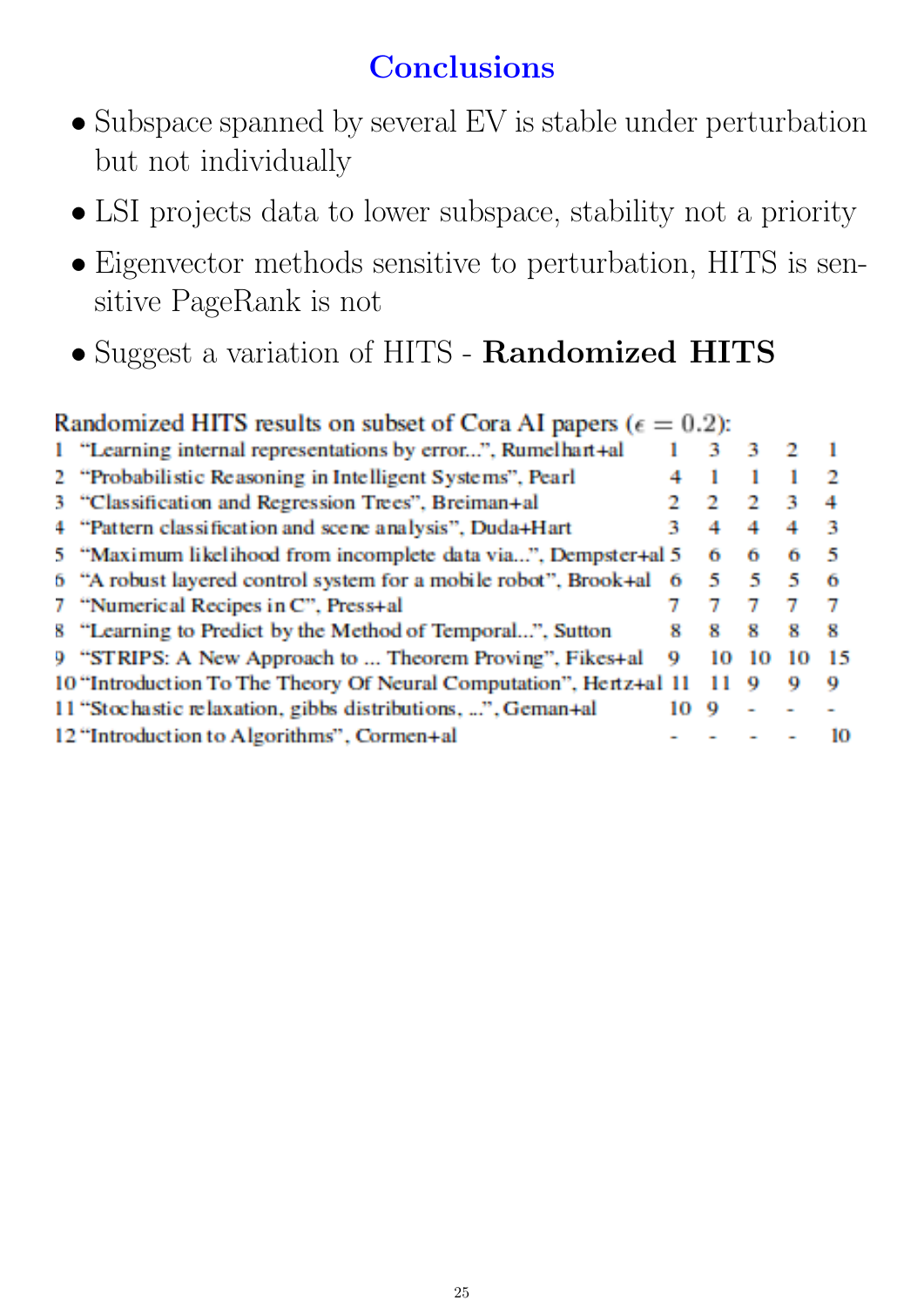# Randomized HITS

- Combination of Markov Chain from PR & hubs, authority score from HITS
- Equivalent to coin toss with bias  $\epsilon$ . If heads go to a random webpage chosen uniformly.
- If tails, odd time step go to out-link, even timestep go to back-link
- Random walk on web pages odd time steps give hub score, authority scores on even time step
- Below figure is for 3 language corpora set to see EV directions